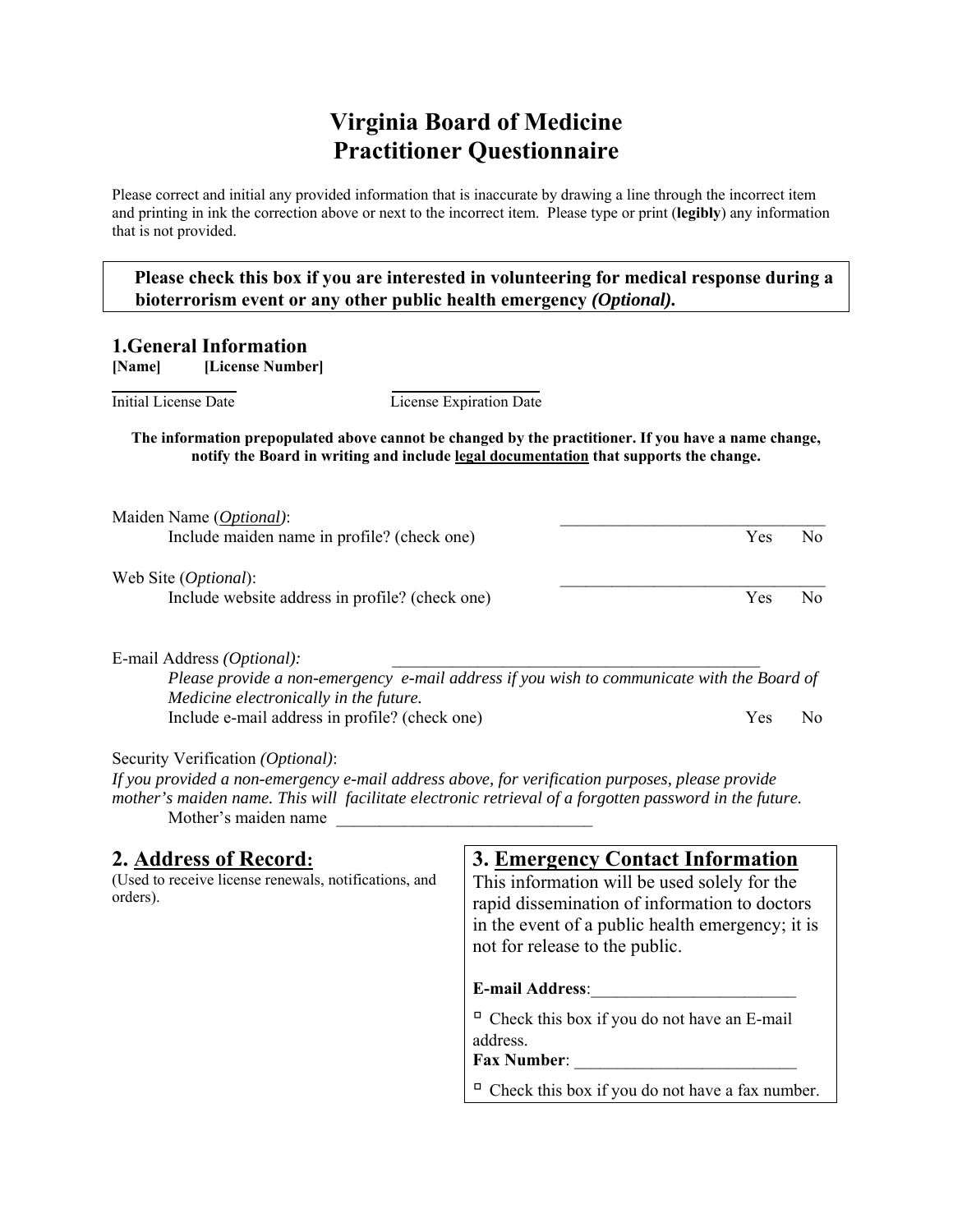| 4. Do you have a Primary Practice Address?                                                                                                                                                                                                                               |                       | Yes | N <sub>0</sub>                  |
|--------------------------------------------------------------------------------------------------------------------------------------------------------------------------------------------------------------------------------------------------------------------------|-----------------------|-----|---------------------------------|
| Practice Name (Optional)                                                                                                                                                                                                                                                 |                       |     |                                 |
| Address (Line 1)                                                                                                                                                                                                                                                         |                       |     |                                 |
| Address (Line 2)                                                                                                                                                                                                                                                         |                       |     |                                 |
| City                                                                                                                                                                                                                                                                     |                       |     |                                 |
| <b>State</b>                                                                                                                                                                                                                                                             |                       |     |                                 |
| Zip code                                                                                                                                                                                                                                                                 |                       |     |                                 |
| Telephone                                                                                                                                                                                                                                                                |                       |     |                                 |
| Public Fax (Optional)                                                                                                                                                                                                                                                    |                       |     |                                 |
| % Time spent at this location                                                                                                                                                                                                                                            |                       |     | $\frac{0}{0}$                   |
| Translating Services available? (check one)<br>If yes, please check type(s) of translating services that are available:<br>Hearing impaired<br>Non-English language(s) spoken                                                                                            | Yes<br>N <sub>0</sub> |     |                                 |
| Non-English Languages Spoken in Office. Please select from Code List A (attach additional sheets if<br>necessary).                                                                                                                                                       |                       |     |                                 |
| Non-English Languages Spoken by Practitioner. Please select from Code List A (attach additional sheets<br>if necessary).                                                                                                                                                 |                       |     |                                 |
| Days patients seen at this location (i.e. M-W,F): (Optional)                                                                                                                                                                                                             |                       |     |                                 |
| 5. Do you have an Additional Practice Address?<br>(attach additional sheets if necessary)<br>Practice Name (Optional)<br>Address (Line 1)<br>Address (Line 2)<br>City<br><b>State</b><br>Zip code<br>Telephone<br>Public Fax (Optional)<br>% Time spent at this location |                       | Yes | N <sub>0</sub><br>$\frac{0}{0}$ |
| Translating Services available? (check one)<br>If yes, please check type(s) of translating services that are available:<br>Hearing impaired<br>Non-English language(s) spoken                                                                                            | Yes<br>N <sub>0</sub> |     |                                 |
| Non-English Languages Spoken in Office. Please select from Code List A (attach additional sheets if<br>necessary)                                                                                                                                                        |                       |     |                                 |
| Non-English Languages Spoken by Practitioner. Please select from Code List A (attach additional sheets<br>if necessary)                                                                                                                                                  |                       |     |                                 |
| Days patients seen at this location (i.e. M-W, F): (Optional)                                                                                                                                                                                                            |                       |     |                                 |
|                                                                                                                                                                                                                                                                          |                       |     |                                 |

**6. Education:** Please select the U.S. or Canadian school code from **Code Lists B1: Medical, B2: Osteopathic, B3: Podiatric school** attended (attach additional sheets if necessary) U.S. or Canadian School Attended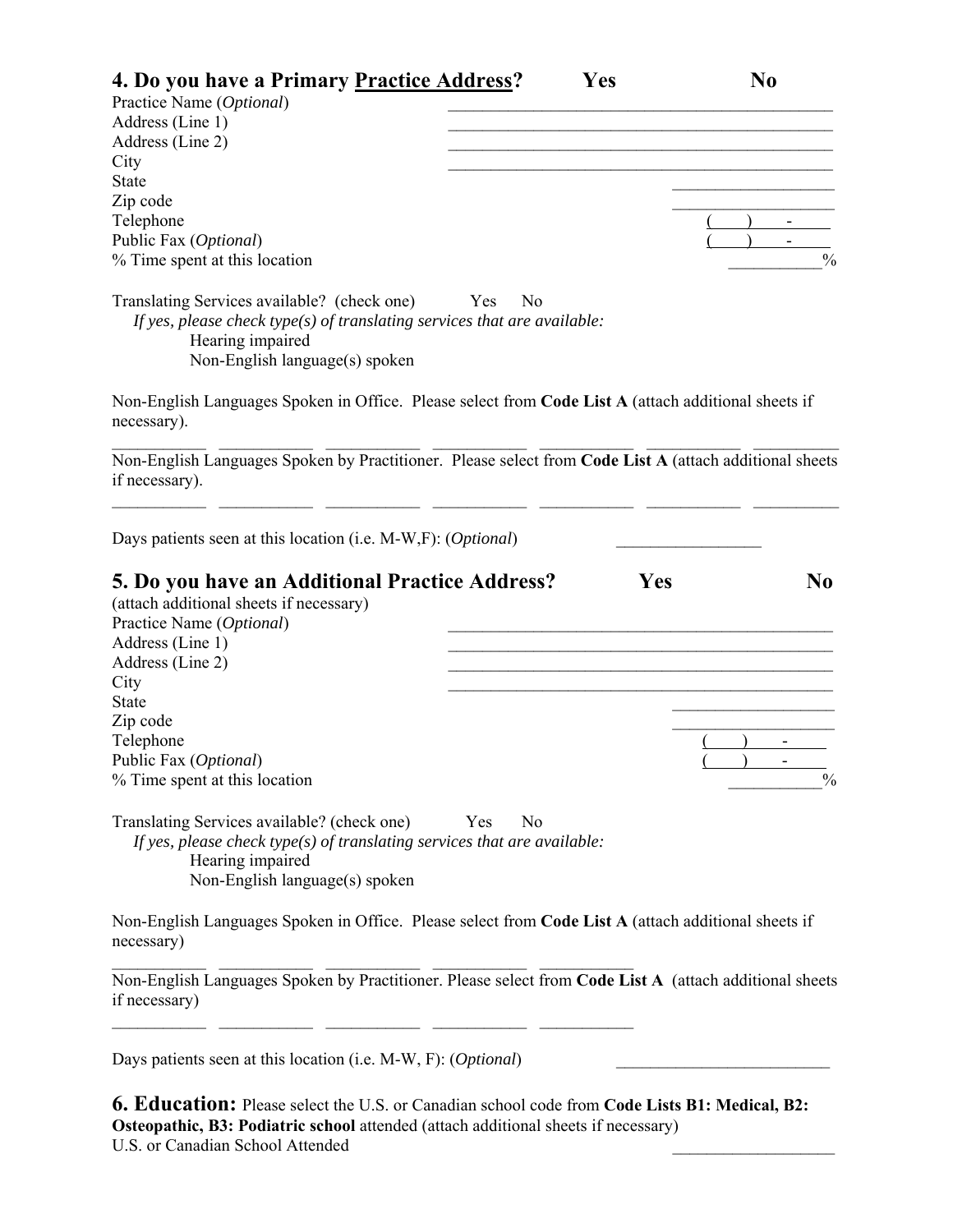#### U.S. or Canadian School Year of completion **NOTE: If you attended MCV or VCU, enter Code Number 135 above.**

If you attended a **non-U.S.** (and territories) or **non-Canadian** school, please enter the name of the school below:

| Non-U.S. School Attended    |  |
|-----------------------------|--|
| Non-U.S. Year of completion |  |
| Non-U.S. State or Province  |  |
| Non-U.S. Country            |  |

**7. Post Graduate:** Please indicate the name of the post graduate medical, osteopathic, or podiatric education program attended (attach additional sheets if necessary):

| Specialty<br>Program Name<br>City<br>Year of Completion | State/Province | Country    |
|---------------------------------------------------------|----------------|------------|
| Internship                                              | Residency      | Fellowship |
| Specialty<br>Program Name                               |                |            |
| City                                                    | State/Province | Country    |
| Year of Completion                                      |                |            |
| Internship                                              | Residency      | Fellowship |
| Specialty<br>Program Name                               |                |            |
| City                                                    | State/Province | Country    |
| Year of Completion                                      |                |            |
| Internship                                              | Residency      | Fellowship |

**8. Board Certification:** Are you currently Board certified or sub-certified as approved by the American Board of Medical Specialties, the Bureau of Osteopathic Specialists of the American Osteopathic Association, the Amercian Board of Multiple Specialties in Podiatry, or the Council on Podiatric Medical Education of the American Podiatric Medical Association? (check one) Yes No

| If yes, please indicate the code(s) from <b>Code Lists C1, C2, C3</b> , the initial year of certification/sub- |  |                       |                    |  |
|----------------------------------------------------------------------------------------------------------------|--|-----------------------|--------------------|--|
| certification, and the year of expiration (attach additional sheets if necessary).                             |  |                       |                    |  |
| Code:                                                                                                          |  | Year of Certification | Year of Expiration |  |
| Code:                                                                                                          |  | Year of Certification | Year of Expiration |  |
| Code:                                                                                                          |  | Year of Certification | Year of Expiration |  |

**9. Self-Designated Practice Area:** Please indicate the code from **Code List D** for your self-designated areas of practice (attach additional sheets if necessary):

Code:  $Code:$ 

| 10. Active/Clinical Practice: Please indicate total number of years in active/clinical practice following |  |
|-----------------------------------------------------------------------------------------------------------|--|
| completion of graduate medical, osteopathic, or podiatric education:                                      |  |
|                                                                                                           |  |

Number of years in active/clinical practice inside U.S./Canada Territories: Number of years in active/clinical practice outside U.S./Canada Territories: **11. Medicaid:**  Do you participate in VA Medicaid program? (check one) Yes No Are you accepting new VA Medicaid patients? (check one) Sex South Check of Ves No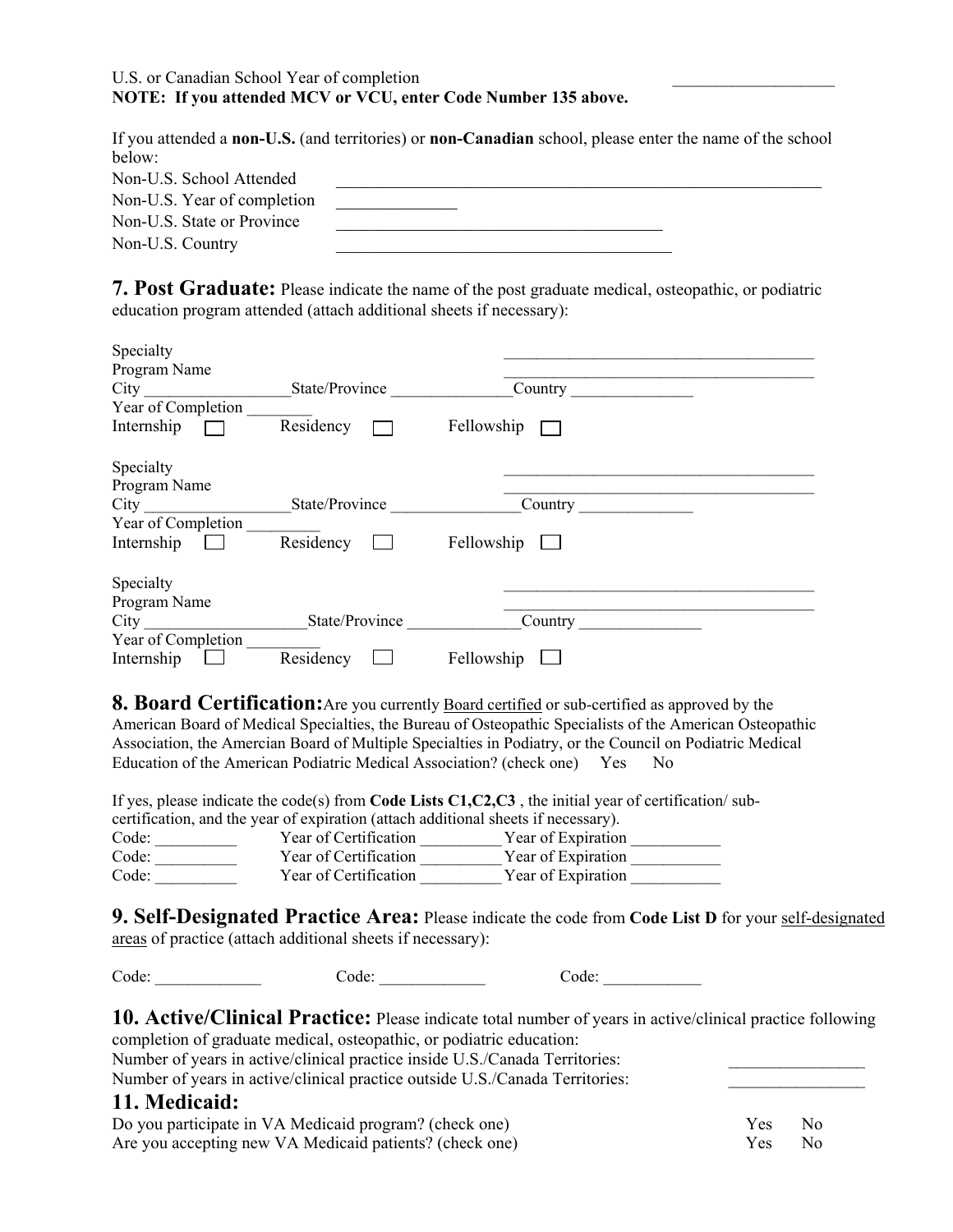### **12. Medicare:**

| Are you a Medicare participating provider? (Optional) (check one)     | Y es       | - No |
|-----------------------------------------------------------------------|------------|------|
| Are you a Medicare non-participating provider? (Optional) (check one) | <b>Yes</b> | - No |
| Are you accepting new Medicare patients? (Optional) (check one)       | Yes.       | - No |

### **13. Current Virginia Hospitals with Admitting Privileges:** Please indicate from **Code List E**

all the Virginia hospitals/facilities at which you have **admitting privileges** (attach additional sheets if necessary). Code: \_\_\_\_\_\_\_\_\_\_ Code: \_\_\_\_\_\_\_\_\_ Code: \_\_\_\_\_\_\_\_\_ Code: \_\_\_\_\_\_\_\_\_ Code: \_\_\_\_\_\_\_\_\_ Code: \_\_\_\_\_\_\_\_\_\_ Code: \_\_\_\_\_\_\_\_\_ Code: \_\_\_\_\_\_\_\_\_ Code: \_\_\_\_\_\_\_\_\_ Code: \_\_\_\_\_\_\_\_\_

### **14. Current Virginia Hospital Affiliations:** Please indicate from **Code List E** any other

|       |       |       |       | Virginia hospitals/facilities at which you are affiliated (attach additional sheets if necessary). |
|-------|-------|-------|-------|----------------------------------------------------------------------------------------------------|
| Code: | Code: | Code: | Code: | Code:                                                                                              |
| Code: | Code: | Code: | Code: | Code:                                                                                              |

### **15. Current Out-of-State Hospital Privileges and Affiliations:** Please list the hospital

name, city, and state for all hospitals privileges/affiliations in all states other than Virginia (attach additional sheets if necessary).

| Hosp<br>ıta.                                                 | `1 t v<br>∪ll | state |
|--------------------------------------------------------------|---------------|-------|
| H <sub>OSD</sub><br>ta<br>11 U.J<br>$\overline{\phantom{a}}$ | `1 f`t<br>◡ェι | state |

### **16. Do you wish to provide information on Insurance Plans/Managed Care**  Plans Accepted (*Optional*) ? Yes No

If yes, please list up to 10 health insurance plans that you accept. Include the name of the insurance company and the name of the specific insurance plan or managed care plan for each entry (e.g., "Anthem Blue Cross and Blue Shield KeyCare Plan"). Check the box to the right of each entry if you also are a participating provider in the plan.

|                | Name of Insurance Company/Plan or Managed Care Plan Accepted | I am a participating<br>provider in this plan |
|----------------|--------------------------------------------------------------|-----------------------------------------------|
| 1              |                                                              |                                               |
| $\overline{2}$ |                                                              |                                               |
| 3              |                                                              |                                               |
| $\overline{4}$ |                                                              |                                               |
| 5              |                                                              |                                               |
| 6              |                                                              |                                               |
| 7              |                                                              |                                               |
| 8              |                                                              |                                               |
| 9              |                                                              |                                               |
| 10             |                                                              |                                               |

**Please provide a contact telephone number that consumers can call for further information on Insurance Plans that you accept:**  $($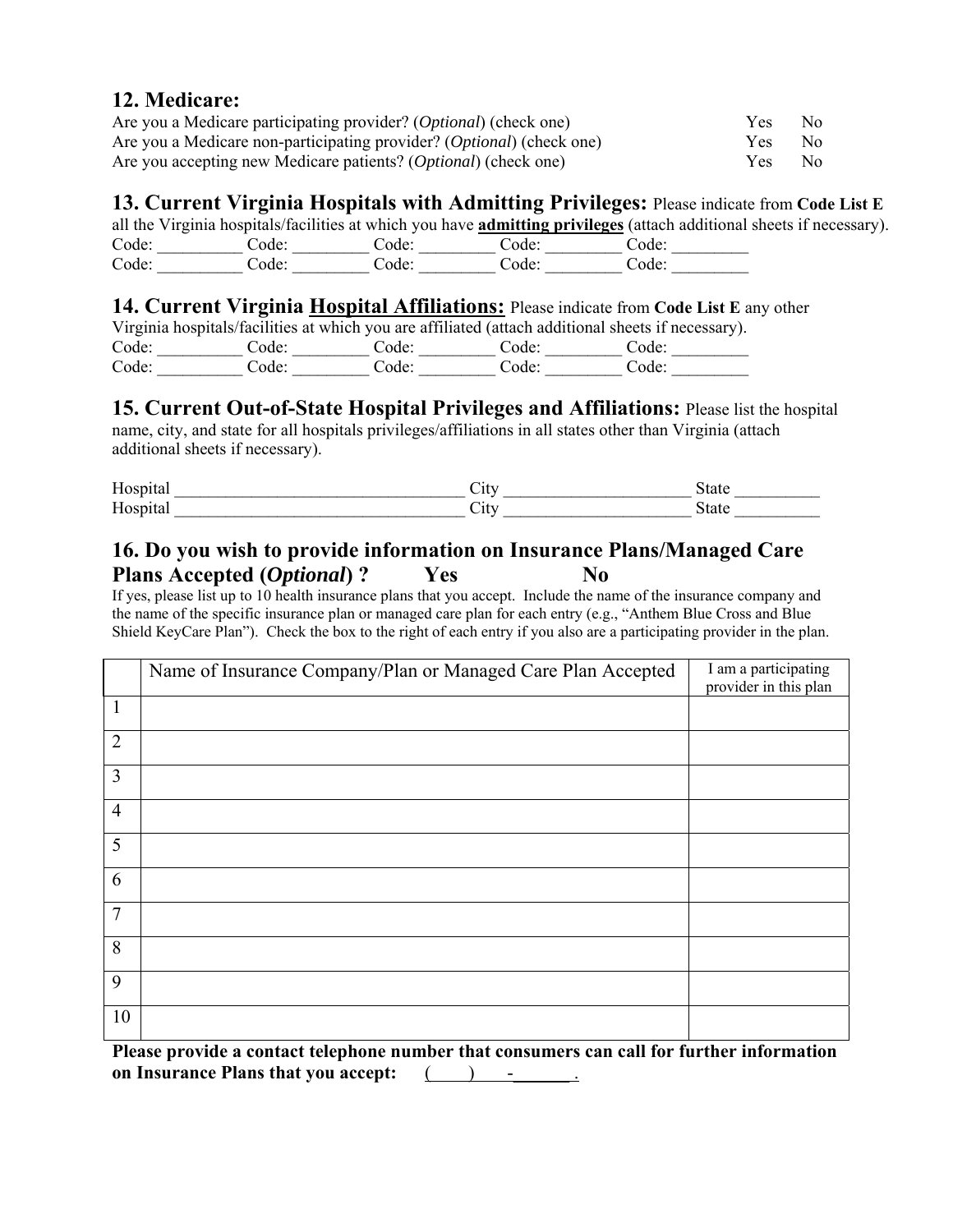**17. U.S./Canada Academic Appointments:** Please indicate U.S./Canada Territories academic appointments. Use **Code Lists B1-B3** to select the codes for the school(s) and **Code**  List F for the rank (attach additional sheets if necessary).

| School Code | Rank Code | Years of Service        |  |
|-------------|-----------|-------------------------|--|
| School Code | Rank Code | <b>Years of Service</b> |  |
| School Code | Rank Code | <b>Years of Service</b> |  |

**18. Non-U.S./Canada Academic Appointments:** Please list non-U.S./Canada Territories academic appointments. Provide the full name and country for the school and use **Code List F** for the rank (attach additional sheets if necessary): School Country Rank Code Years of Service \_\_\_\_\_\_\_\_\_\_\_\_\_\_\_\_\_\_\_\_\_\_\_\_\_\_\_ \_\_\_\_\_\_\_\_\_\_\_\_\_\_ \_\_\_\_\_\_\_\_\_ \_\_\_\_\_\_\_ to \_\_\_\_\_\_  $\frac{1}{\sqrt{1-\frac{1}{2}}}\frac{1}{\sqrt{1-\frac{1}{2}}}\frac{1}{\sqrt{1-\frac{1}{2}}}\frac{1}{\sqrt{1-\frac{1}{2}}}\frac{1}{\sqrt{1-\frac{1}{2}}}\frac{1}{\sqrt{1-\frac{1}{2}}}\frac{1}{\sqrt{1-\frac{1}{2}}}\frac{1}{\sqrt{1-\frac{1}{2}}}\frac{1}{\sqrt{1-\frac{1}{2}}}\frac{1}{\sqrt{1-\frac{1}{2}}}\frac{1}{\sqrt{1-\frac{1}{2}}}\frac{1}{\sqrt{1-\frac{1}{2}}}\frac{1}{\sqrt{1-\frac{1}{2}}}\frac{1}{\sqrt{1-\frac{$ 

**19. Publications:** Please list publications in peer-reviewed literature within the last five years (maximum of ten articles, attach additional sheets if necessary).

| Title   |       |      |  |  |
|---------|-------|------|--|--|
| Journal |       |      |  |  |
| Volume  |       |      |  |  |
| Website |       |      |  |  |
| Date    | Month | Year |  |  |
| Title   |       |      |  |  |
| Journal |       |      |  |  |
| Volume  |       |      |  |  |
| Website |       |      |  |  |
| Date    | Month | Year |  |  |

**20. Continuing Education** *(Optional)*: If you wish to provide information on hours of

Continuing Education earned, please complete the following: Number of hours **Earned Since (year)** Earned Since (year) *Note:* The Virginia Board of Medicine requires licensees to have 60 hours of continuing education every two year period as a condition of licensure renewal beginning 2002.

**21. Honors/Awards** *(Optional)***:** If you wish to provide information on honors or awards received, please indicate in the space provided. You may also use this section to include board certifications that are not listed in the Board Certification section (attach additional sheets if necessary).

| Name of Honor/Award<br>Received From<br><b>Year Received</b> |  |
|--------------------------------------------------------------|--|
| Name of Honor/Award<br>Received From<br><b>Year Received</b> |  |

### **22. Virginia Board of Medicine Notices and Orders**

I have not been the subject of a Virginia Board of Medicine Notice or Order. True: False: \_\_\_\_\_\_\_\_\_

 $\frac{\text{to} \quad \text{to} \quad \text{to} \quad \text{to} \quad \text{to} \quad \text{to} \quad \text{to} \quad \text{to} \quad \text{to} \quad \text{to} \quad \text{to} \quad \text{to} \quad \text{to} \quad \text{to} \quad \text{to} \quad \text{to} \quad \text{to} \quad \text{to} \quad \text{to} \quad \text{to} \quad \text{to} \quad \text{to} \quad \text{to} \quad \text{to} \quad \text{to} \quad \text{to} \quad \text{to} \quad \text{to} \quad \text{to} \quad \text{to} \quad \text{to} \quad \$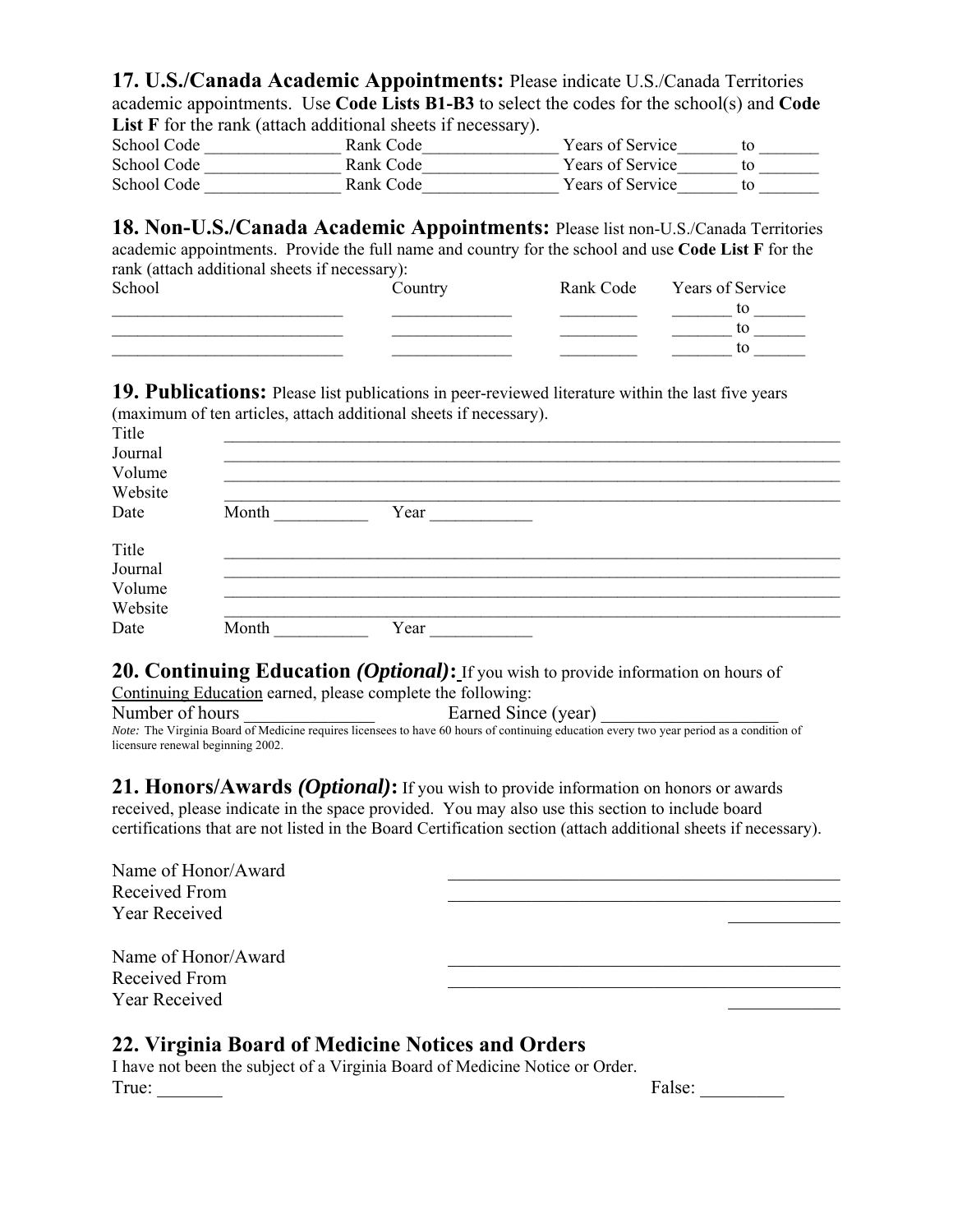23. Actions 1: You are required to report the following actions:

- Final orders of any regulatory board of another jurisdiction that result in the denial, probation, revocation, suspension, or restriction of any license;
- Final orders of any health regulatory board of another jurisdiction that result in reprimand or censure;
- Voluntary surrender of a license while under investigation in a state other than Virginia;
- Any disciplinary action taken by a federal health institution or federal agency.

Do you have any reportable actions? (check one) Yes No

\*If yes, please complete the sections below (attach additional sheets if necessary):

| Date of Action:<br>$(100 \text{ character limit})$ | Entity Taking action: | Action Taken: |
|----------------------------------------------------|-----------------------|---------------|
| Date of Action:<br>$(100 \text{ character limit})$ | Entity Taking action: | Action Taken: |

Date of Action: \_\_\_\_\_\_\_\_\_Entity Taking action: \_\_\_\_\_\_\_\_\_\_\_\_\_\_\_\_\_\_\_Action Taken: \_\_\_\_\_\_\_\_\_\_\_\_\_\_ (100 character limit)

**24. Actions 2:** Have you ever had any action taken by healthcare institutions, other practitioners, insurance companies, health maintenance organizations or professional organizations that resulted in a suspension or revocation of privileges or the termination of employment? (check one) Yes No

\*If yes, please complete the sections below (attach additional sheets if necessary):

| Date of Action:<br>$(100 \text{ character limit})$ | Entity Taking action: | Action Taken:        |  |
|----------------------------------------------------|-----------------------|----------------------|--|
| Date of Action:<br>$(100 \text{ character limit})$ | Entity Taking action: | <b>Action Taken:</b> |  |
| Date of Action:<br>$(100 \text{ character limit})$ | Entity Taking action: | Action Taken:        |  |

**25. Paid Claims:** You are required to report all medical malpractice settlements and all medical malpractice judgments of more than \$10,000 for the past ten years. Medical Malpractice settlements and medical malpractice judgments of \$10,000 or less are reportable if any other medical malpractice settlement or medical malpractice judgment has been paid by or for the licensee in the preceding 12 months. This should include medical malpractice settlements and medical malpractice judgments not only in Virginia, but other states and countries as well. Print the city, use the two letter state abbreviation, and print the country if non-U.S. Please use **Code List G** for the specialty at the time of paid claim. For each paid claim, you may submit a brief description of the case for consumers to view. The presentation of this text will be limited to 300 characters on the web site. Please provide this text on an additional sheet of paper.

| Payment Year:                                     |           |  |
|---------------------------------------------------|-----------|--|
| Total US Dollar Amount:                           |           |  |
| Code for the Specialty at the time of paid claim: |           |  |
| City/State and/or Country:                        |           |  |
| Settlement:                                       | Judgment: |  |
|                                                   |           |  |

Payment Year: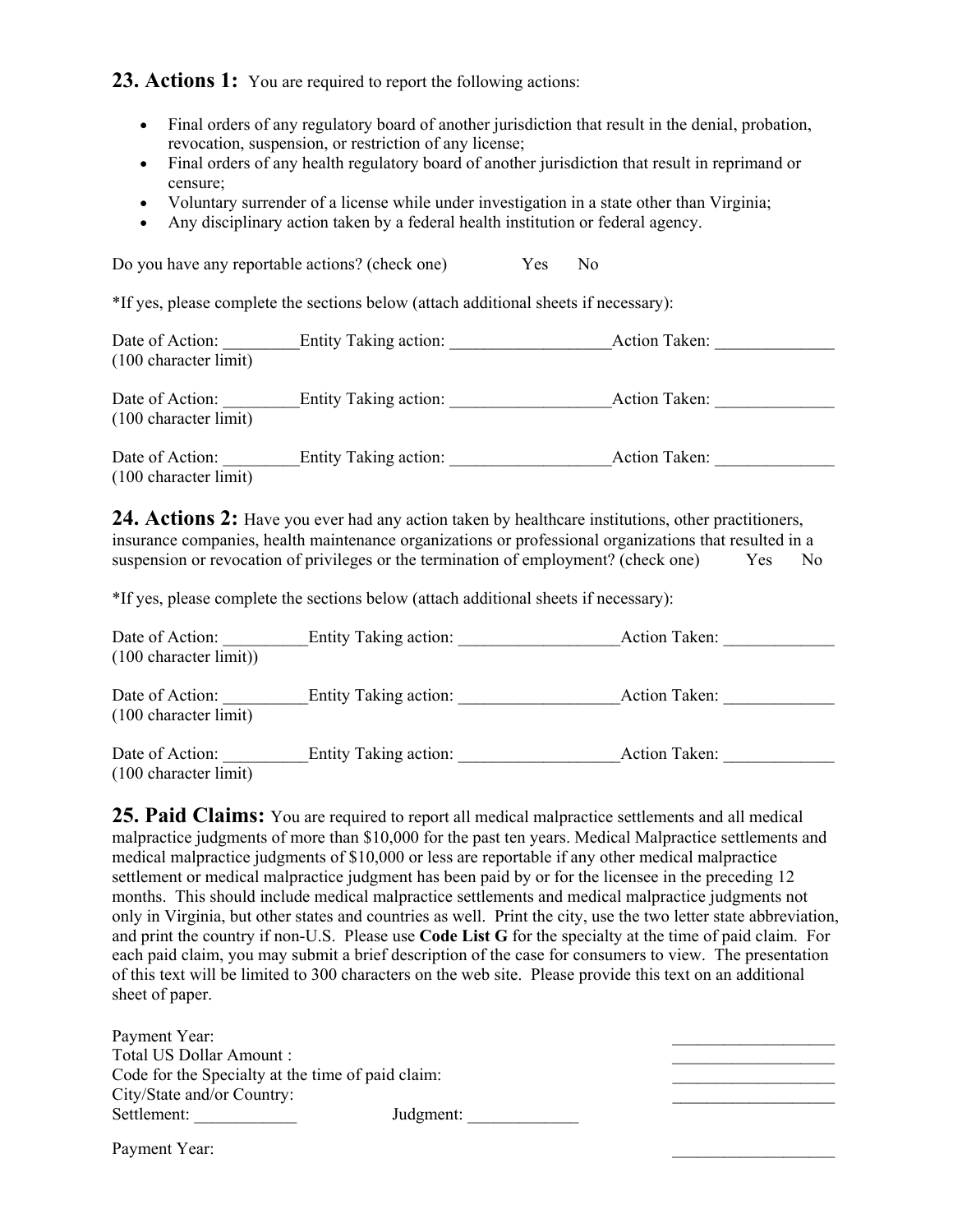| Total US Dollar Amount:                           |           |  |
|---------------------------------------------------|-----------|--|
| Code for the Specialty at the time of paid claim: |           |  |
| City/State and/or Country:                        |           |  |
| Settlement:                                       | Judgment: |  |
| Payment Year:                                     |           |  |
| Total US Dollar Amount:                           |           |  |
| Code for the Specialty at the time of paid claim: |           |  |
| City/State and/or Country:                        |           |  |
| Settlement:                                       | Judgment: |  |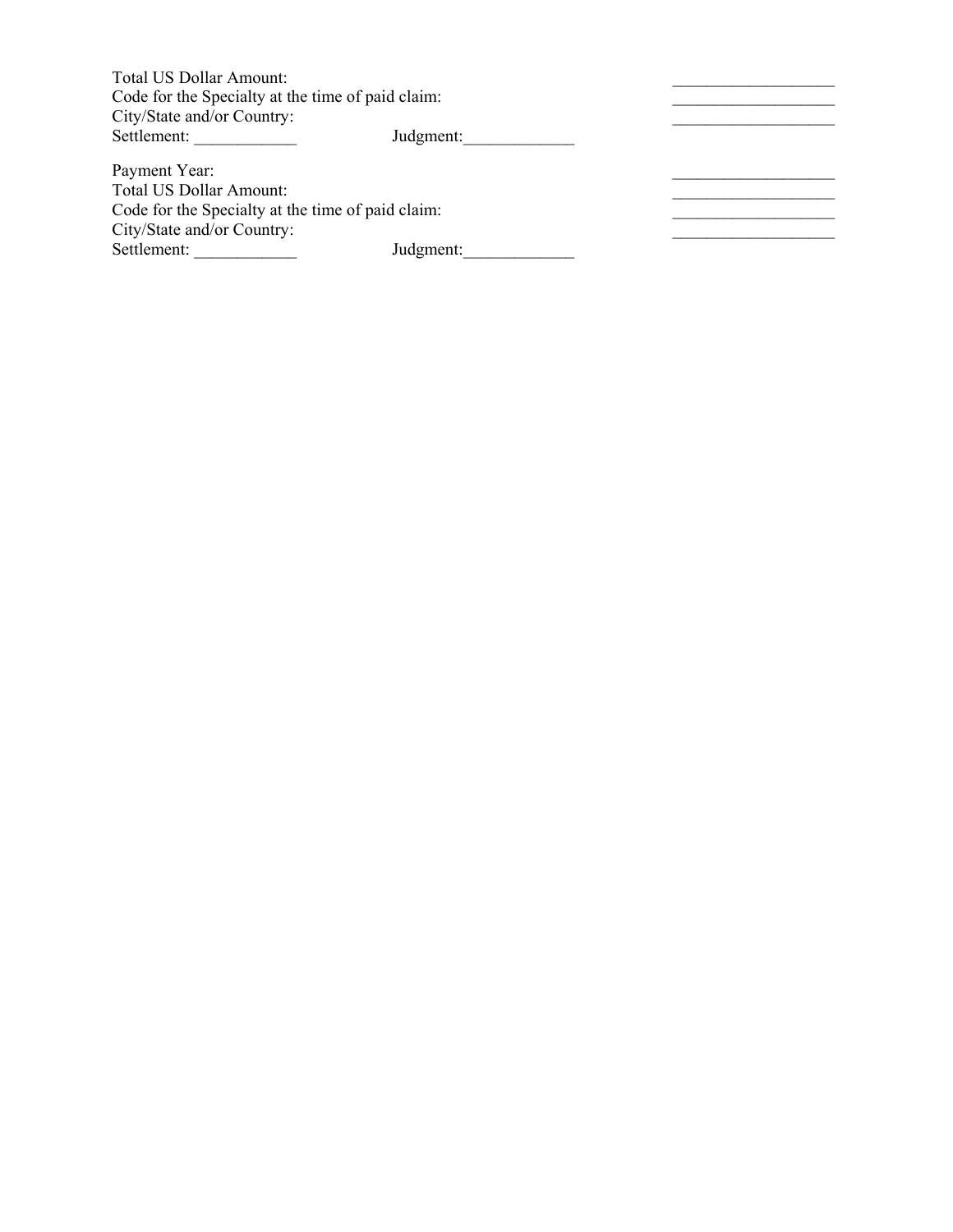### **26. Felony Conviction Information: Have you ever been convicted in a court of law of committing a felony? (check one) Yes No**

*If yes, please complete all of the sections below (attach additional sheets if necessary):* 

Date of conviction  $(MM/DD/YYYY)$ :  $/$ 

Were you convicted in the U.S. of a federal or state offense? (check one)

- 1. Federal
- 2. State *specify which state:*
- 3. No-I was convicted of an offense in a non-U.S. country

Please specify U.S. state or federal code section (alpha and/or numeric designation) that defines offense committed (do not complete if offense was committed in non-U.S. country):

Please provide a written description of the type of offense that was committed:

 $\mathcal{L}_\text{max} = \frac{1}{2} \sum_{i=1}^n \mathcal{L}_\text{max}(\mathbf{x}_i - \mathbf{y}_i)$  $\mathcal{L}_\text{max}$  and  $\mathcal{L}_\text{max}$  and  $\mathcal{L}_\text{max}$  and  $\mathcal{L}_\text{max}$  $\mathcal{L}_\text{max}$  and  $\mathcal{L}_\text{max}$  and  $\mathcal{L}_\text{max}$  and  $\mathcal{L}_\text{max}$  and  $\mathcal{L}_\text{max}$ 

Please specify the jurisdiction where conviction occurred: City/State and/or Country (if non-U.S.):

Type of sentence received (check only one):

- 1. Incarceration followed by probation
- 2. Incarceration without probation
- 3. Active supervised probation only
- 4. Active unsupervised probation only

Date of sentencing (MM/DD/YYYY):  $\frac{1}{2}$   $\frac{1}{2}$   $\frac{1}{2}$   $\frac{1}{2}$   $\frac{1}{2}$   $\frac{1}{2}$   $\frac{1}{2}$   $\frac{1}{2}$   $\frac{1}{2}$ 

Length of sentence:

- 1. Suspended sentence: Number of years \_\_\_\_\_ Number of months \_\_\_\_\_
- 2. Sentence served: Number of years Number of months Number of months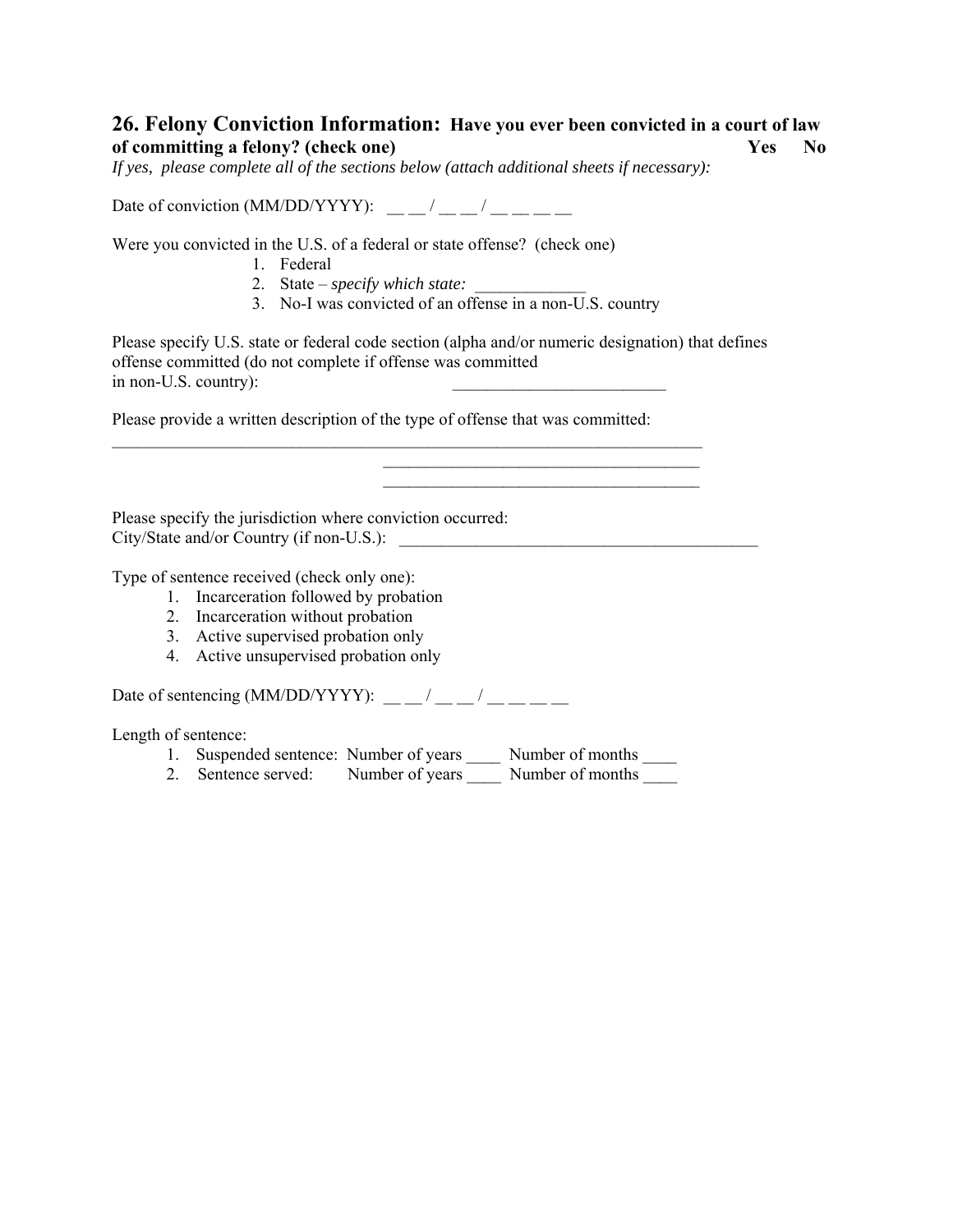# Attestation:

**I certify that the information provided in this questionnaire is true, complete, and accurate to the best of my knowledge. I further understand that providing incomplete or false information may constitute unprofessional conduct and may subject me to disciplinary action by the Virginia Board of Medicine.** 

**Virginia Board of Medicine Regulation 18 VAC 85-20-280 requires that I update my information within thirty days of a change.** 

 $\mathcal{L}_\text{max} = \frac{1}{2} \sum_{i=1}^{n} \frac{1}{2} \sum_{i=1}^{n} \frac{1}{2} \sum_{i=1}^{n} \frac{1}{2} \sum_{i=1}^{n} \frac{1}{2} \sum_{i=1}^{n} \frac{1}{2} \sum_{i=1}^{n} \frac{1}{2} \sum_{i=1}^{n} \frac{1}{2} \sum_{i=1}^{n} \frac{1}{2} \sum_{i=1}^{n} \frac{1}{2} \sum_{i=1}^{n} \frac{1}{2} \sum_{i=1}^{n} \frac{1}{2} \sum_{i=1}^{n} \frac{1$ 

Signature Date

**Thank you for completing your questionnaire. You do not need to return the Code Lists. By regulation, your information must be received by the Board within 30 days from the date of the initial request. Earlier submission will expedite the Practitioner Information Collection process and would be most appreciated.** 

**Please mail your completed and signed questionnaire to:** 

**Virginia Board of Medicine Practitioner Information Perimeter Center 9960 Mayland Drive, Suite 300 Richmond, VA 23233-1463** 

**If you have any questions, please call or email us at:** 

### **(804) 367-4444 info@vahealthprovider.com**

**To view your public profile online, visit the consumer website:** 

**www.vahealthprovider.com**

**To review and edit your information online at anytime, access your profile at:** 

**https://www.vahealthprovider.com/edit**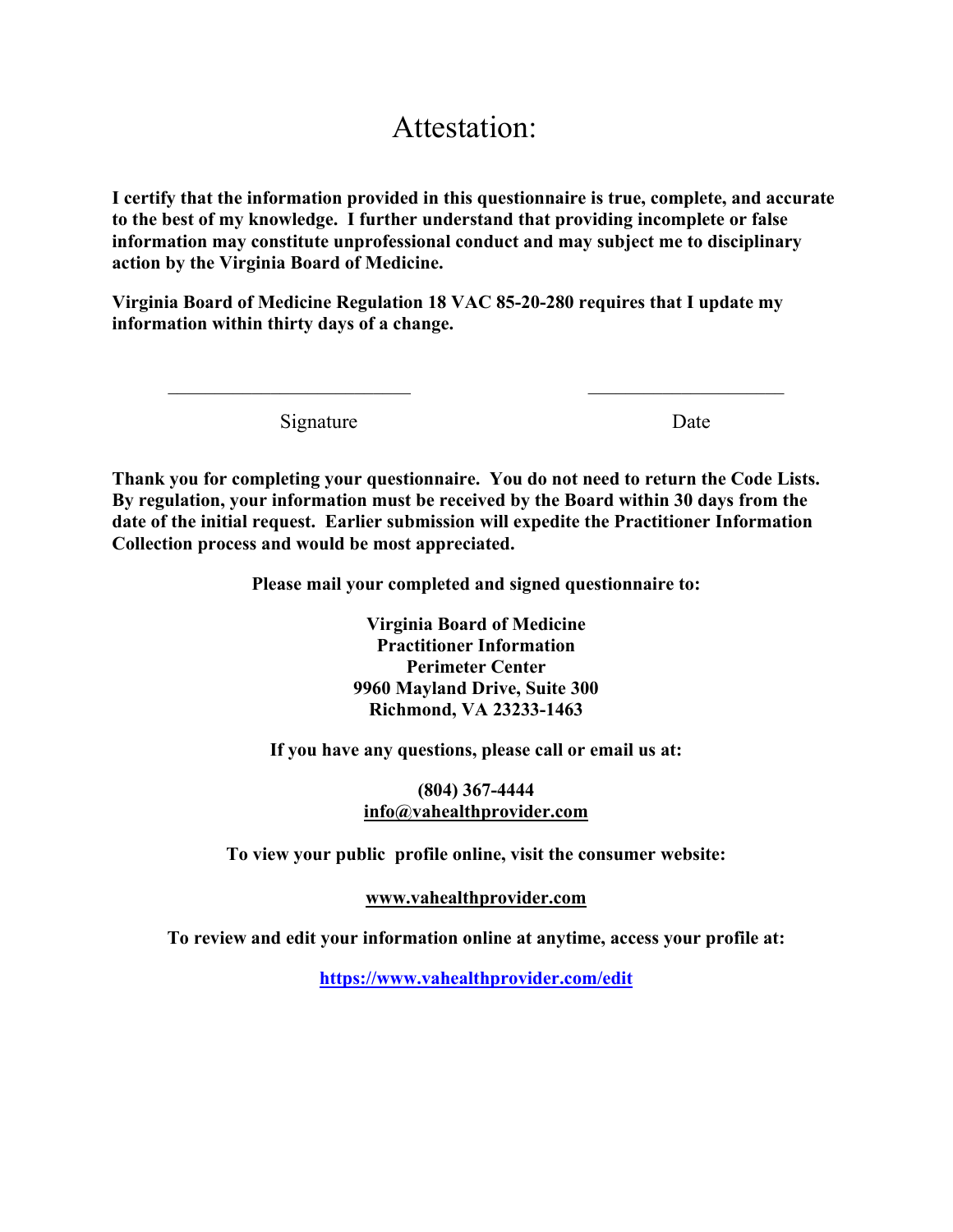#### **Foreign Language List and Corresponding Code Numbers A**

| Afrikaans          | 001 | Lithuanian               | 038 |
|--------------------|-----|--------------------------|-----|
| Albanian           | 002 | Malay                    | 039 |
| Amharic            | 003 | Macedonian               | 040 |
| Arabic             | 004 | Nepali                   | 041 |
| Armenian           | 005 | Norwegian                | 042 |
| <b>Basque</b>      | 006 | Pashto                   | 043 |
| Belarusian         | 007 | Persian                  | 044 |
| Bengali            | 008 | Polish                   | 045 |
| Bulgarian          | 009 | Portuguese               | 046 |
| <b>Burmese</b>     | 010 | Romanian                 | 047 |
| Chinese, Cantonese | 011 | Russian                  | 048 |
| Chinese, Mandarin  | 012 | Serbian                  | 049 |
| Chinese, Minnan    | 013 | Slovak                   | 050 |
| Croatian           | 014 | Slovenian                | 051 |
| Czech              | 015 | Spanish                  | 052 |
| Danish             | 016 | Spanish, Ctrl Am         | 053 |
| Dutch/Flemish      | 017 | Spanish, Mexican         | 054 |
| Estonian           | 019 | Spanish, S. Am           | 055 |
| Finnish            | 020 | Swahili                  | 056 |
| French             | 021 | Swedish                  | 057 |
| Georgian           | 022 | Tagalog/Filipino         | 058 |
| German             | 023 | Tamil                    | 059 |
| Greek              | 024 | Thai                     | 060 |
| Haitian Creole     | 025 | Turkish                  | 061 |
| Hawaiian           | 026 | Turkmen                  | 062 |
| Hebrew             | 027 | Ukrainian                | 063 |
| Hindi              | 028 | Urdu                     | 064 |
| Hungarian          | 029 | Vietnamese               | 065 |
| Icelandic          | 030 | Yoruba                   | 066 |
| Indonesian         | 031 | Zulu                     | 067 |
| Italian            | 032 | Taiwanese                | 068 |
| Japanese           | 033 | Telephone Interpretation | 098 |
| Korean             | 034 | Other                    | 099 |
| Kurdish            | 035 |                          |     |
| Lao                | 036 |                          |     |
| Latvian            | 037 |                          |     |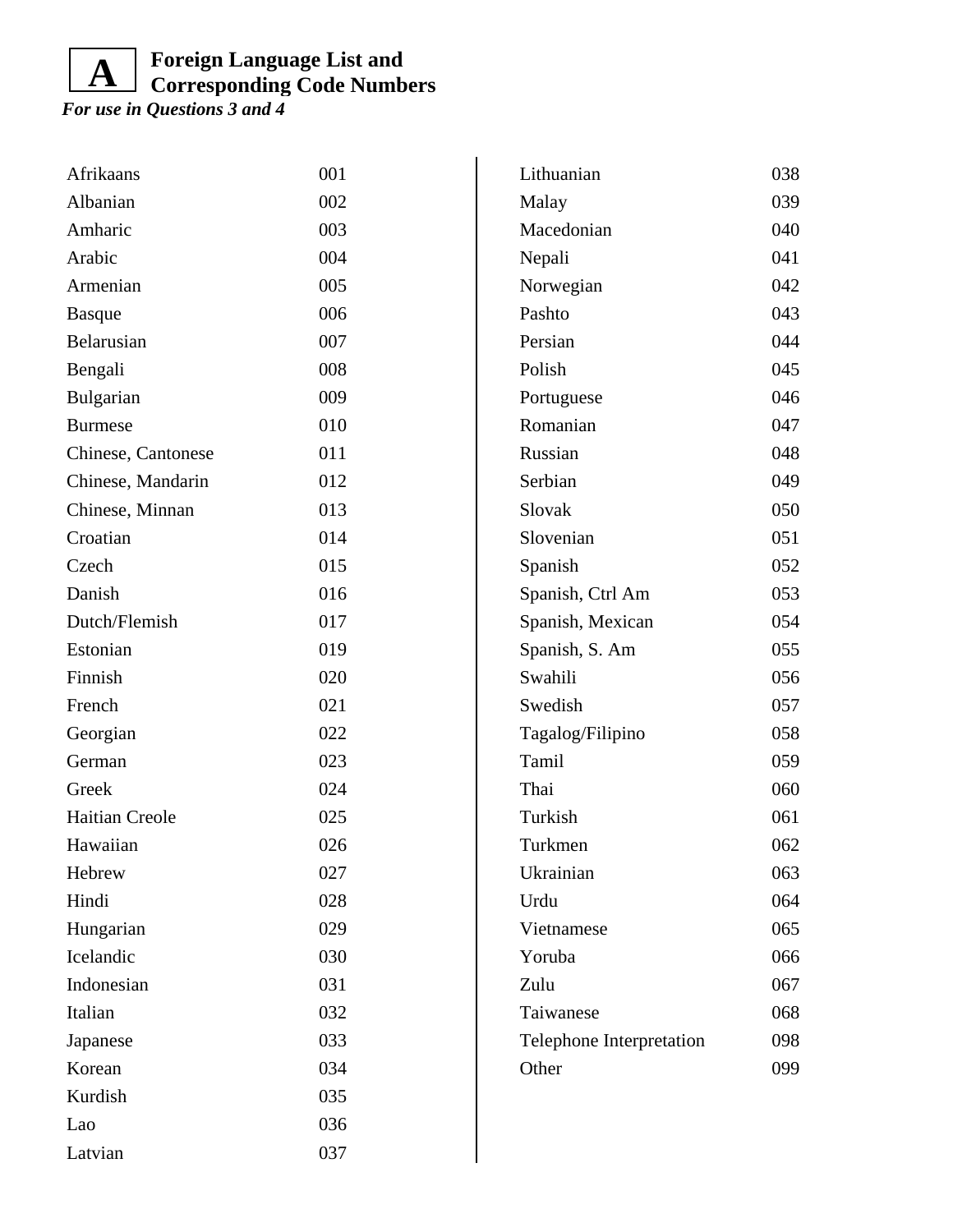| 001                                                     | George Washington University School Of Medicine<br>And Health Sciences - Washington DC | 016 |
|---------------------------------------------------------|----------------------------------------------------------------------------------------|-----|
| 002                                                     | Georgetown University School Of Medicine -<br><b>Washington DC</b>                     | 017 |
| 003                                                     | Harvard Medical School - Boston MA                                                     | 018 |
| 004                                                     | Howard University College Of Medicine - Washington 019<br>DC                           |     |
| 064                                                     | Indiana University School Of Medicine - Indianapolis<br>IN                             | 020 |
| Brown University School Of Medicine - Providence RI 005 | Jefferson Medical College Of Thomas Jefferson<br>University - Philadelphia PA          | 021 |
| 006                                                     | Johns Hopkins University School Of Medicine -<br><b>Baltimore MD</b>                   | 024 |
| 007                                                     | Keck School Of Medicine At The University Of<br>Southern California - Los Angeles CA   | 025 |
| Creighton University School Of Medicine - Omaha NE 008  | Laval University Faculty Of Medicine - Quebec City<br>PQ Canada                        | 026 |
| 009                                                     | Loma Linda University School Of Medicine - Loma<br>Linda CA                            | 027 |
| 010                                                     | Louisiana State University School Of Medicine In<br>New Orleans - New Orleans LA       | 028 |
| 081                                                     | Louisiana State University School Of Medicine In<br>Shreveport - Shreveport LA         | 029 |
| 031                                                     | Loyola University Chicago Stritch School Of<br>Medicine - Maywood IL                   | 030 |
| 011                                                     | Marshall University Joan C. Edwards School of<br>Medicine - Huntington WV              | 023 |
| 012                                                     | Mayo Medical School - Rochester MN                                                     | 032 |
| 013                                                     | McGill University Faculty Of Medicine - Montreal PQ<br>Canada                          | 033 |
| 014                                                     | McMaster University School Of Medicine - Hamilton<br>ON Canada                         | 034 |
| 148                                                     | Medical College Of Georgia School Of Medicine -<br>Augusta GA                          | 035 |
|                                                         |                                                                                        |     |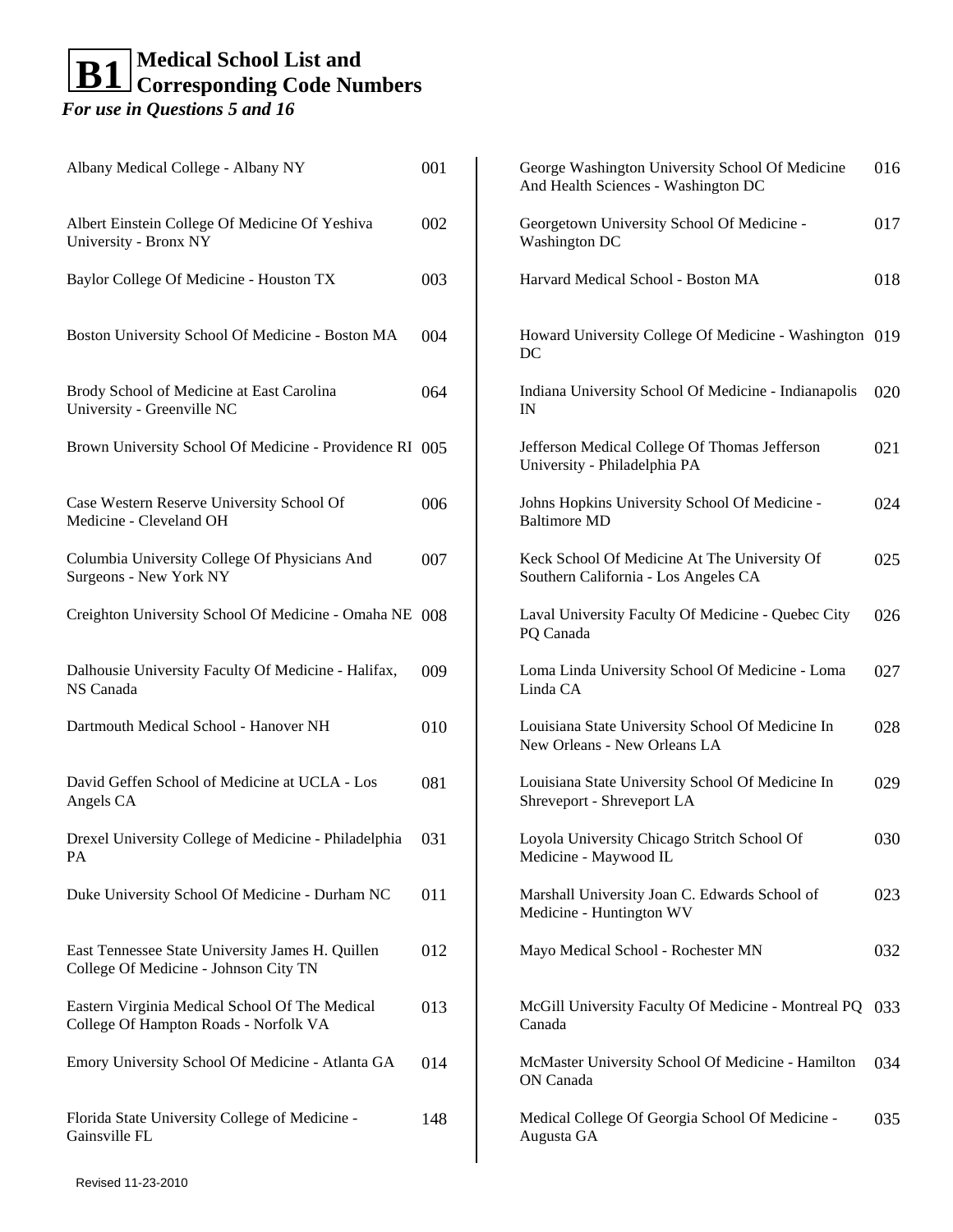### **Medical School List and Corresponding Code Numbers B1**

| Medical College Of Ohio - Toledo OH                                               | 036 | Queen's University Faculty Of Health Sciences -<br>Kingston ON Canada                                        | 053 |
|-----------------------------------------------------------------------------------|-----|--------------------------------------------------------------------------------------------------------------|-----|
| Medical College Of Wisconsin - Milwaukee WI                                       | 037 | Rosalind Franklin University of Medicine and<br>Science/Chicago Medical School - North Chicago IL            | 015 |
| Medical University Of South Carolina College Of<br>Medicine - Charleston SC       | 038 | Rush Medical College Of Rush University - Chicago<br>IL                                                      | 054 |
| Meharry Medical College School Of Medicine -<br>Nashville TN                      | 039 | Saint Louis University School Of Medicine - St. Louis<br>MO                                                  | 055 |
| Memorial University Of Newfoundland Faculty Of<br>Medicine - St. Johns, NF Canada | 040 | San Juan Bautista Medical School - Puerto Rico USA                                                           | 147 |
| Mercer University School Of Medicine- Macon GA                                    | 041 | Southern Illinois University School Of Medicine -<br>Springfield IL                                          | 056 |
| Michigan State University College Of Human<br>Medicine - East Lansing MI          | 042 | Stanford University School Of Medicine - Stanford CA 057                                                     |     |
| Morehouse School Of Medicine - Atlanta GA                                         | 043 | State University of New York (SUNY) Upstate<br>Medical University - Syracuse NY                              | 059 |
| Mount Sinai School Of Medicine Of New York<br>University - New York NY            | 044 | Stony Brook University School of Medicine (SUNY) -<br><b>Stony Brook NY</b>                                  | 060 |
| New York Medical College - Valhalla NY                                            | 045 | <b>SUNY Downstate Medical Center College of</b><br>Medicine - Brooklyn NY                                    | 058 |
| New York University School Of Medicine - New<br>York NY                           | 046 | Temple University School Of Medicine - Philadelphia<br>PA                                                    | 062 |
| Northeastern Ohio Universities College Of Medicine -<br>Rootstown OH              | 047 | Texas A & M University System Health Science<br>Center College of Medicine - College Station TX              | 065 |
| Northwestern University, Feinberg School of<br>Medicine - Chicago IL              | 048 | Texas Tech University Health Sciences Center School<br>Of Medicine - Lubbock TX                              | 063 |
| Ohio State University College Of Medicine And<br>Public Health - Columbus OH      | 049 | Tufts University School Of Medicine - Boston MA                                                              | 066 |
| Oral Roberts University School of Medicine - Tulsa<br>OK                          | 146 | Tulane University School Of Medicine - New Orleans<br>LA                                                     | 067 |
| Oregon Health Sciences University School Of<br>Medicine - Portland OR             | 050 | UMDNJ-Robert Wood Johnson Medical School -<br>Piscataway/New Brunswick/Camden NJ                             | 098 |
| Pennsylvania State University College Of Medicine -<br>Hershey PA                 | 051 | Uniformed Services University Of The Health<br>Sciences F. Edward Hébert School Of Medicine -<br>Bethesda MD | 069 |
| Ponce School Of Medicine - Ponce RI                                               | 052 | Universidad Central Del Caribe School Of Medicine -<br><b>Bayamon PR</b>                                     | 070 |
|                                                                                   |     |                                                                                                              |     |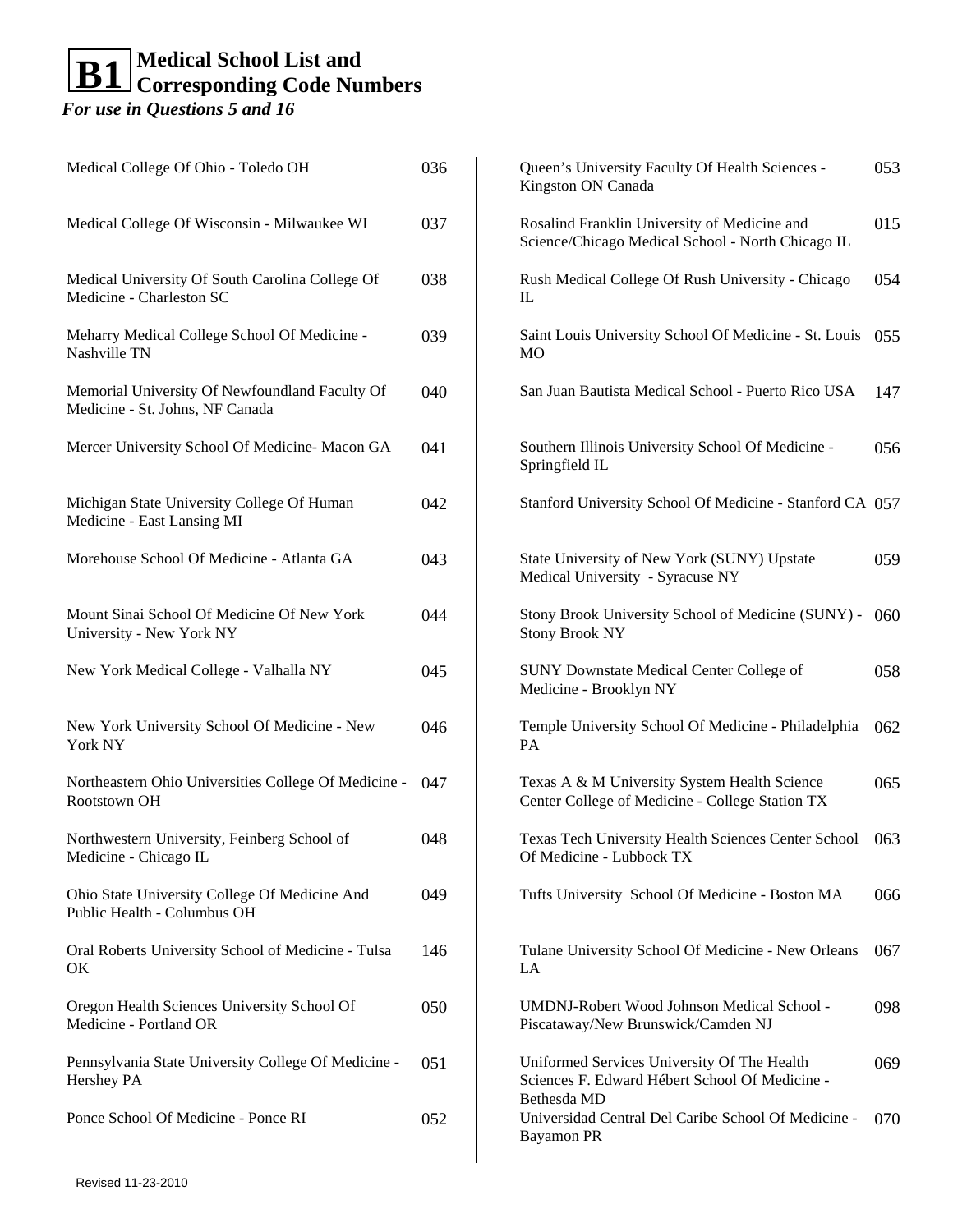| Universite De Montreal Faculty Of Medicine -<br>Montreal PQ Canada                      | 071 | University Of Hawaii John A. Burns School Of<br>Medicine - Honolulu HI                        | 089 |
|-----------------------------------------------------------------------------------------|-----|-----------------------------------------------------------------------------------------------|-----|
| Universite De Sherbrooke Faculty Of Medicine -<br>Sherbrooke PQ Canada                  | 072 | University of Illinois at Chicago College of Medicine -<br>Chicago IL                         | 090 |
| University at Buffalo SUNY School of Medicine and<br>Biomedical Sciences - Buffalo NY   | 061 | University of Illinois College of Medicine at Peoria -<br>Peoria IL                           | 143 |
| University Of Alabama School Of Medicine -<br>Birmingham AL                             | 073 | University of Illinois College of Medicine at<br>Rockford - Rockford IL                       | 144 |
| University Of Alberta Faculty Of Medicine And<br>Dentistry - Edmonton AB Canada         | 074 | University of Illinois College of Medicine at Urbana-<br>Champaign- Urbana IL                 | 145 |
| University Of Arizona College Of Medicine Arizona<br>Health Sciences Center - Tucson AZ | 075 | University of Iowa Roy J. and Lucille A. Carver<br>College of Medicine - Iowa City IA         | 091 |
| University Of Arkansas College Of Medicine - Little<br>Rock AR                          | 076 | University Of Kansas School Of Medicine - Kansas<br>City KS                                   | 092 |
| University Of British Columbia Faculty Of Medicine -<br>VAncouver BC Canada             | 077 | University Of Kentucky College Of Medicine -<br>Lexington KY                                  | 093 |
| University Of Calgary Faculty Of Medicine - Calgary<br>AB Canada                        | 078 | University Of Louisville School Of Medicine -<br>Louisville KY                                | 094 |
| University Of California, Davis, School Of Medicine -<br>Davis CA                       | 079 | University Of Manitoba Faculty Of Medicine -<br>Winnipeg MB Canada                            | 095 |
| University Of California, Irvine, College Of<br>Medicine - Irvine CA                    | 080 | University Of Maryland School Of Medicine -<br><b>Baltimore MD</b>                            | 096 |
| University Of California, San Diego, School Of<br>Medicine - La Jolla CA                | 082 | University Of Massachusetts Medical School -<br>Worcester MA                                  | 097 |
| University Of California, San Francisco, School Of<br>Medicine - San Francisco CA       | 083 | University of Medicine and Dentistry of New Jersey -<br>New Jersey Medical School - Newark NJ | 068 |
| University of Chicago Pritzker School of Medicine -<br>Chicago IL                       | 084 | University Of Miami School Of Medicine - Miami FL                                             | 099 |
| University Of Cincinnati College Of Medicine -<br>Cincinnati OH                         | 085 | University Of Michigan Medical School - Ann Arbor<br>MI                                       | 100 |
| University Of Colorado Health Sciences Center<br>School Of Medicine - Denver CO         | 086 | University of Minnesota Medical School - Duluth -<br>Duluth MN                                | 102 |
| University Of Connecticut School Of Medicine -<br>Farmington CT                         | 087 | University Of Minnesota Medical School - Twin<br>Cities - Minneapolis MN                      | 101 |
| University of Florida College of Medicine -<br>Gainesville, FL                          | 088 | University Of Mississippi School Of Medicine -<br>Jackson MS                                  | 103 |
|                                                                                         |     |                                                                                               |     |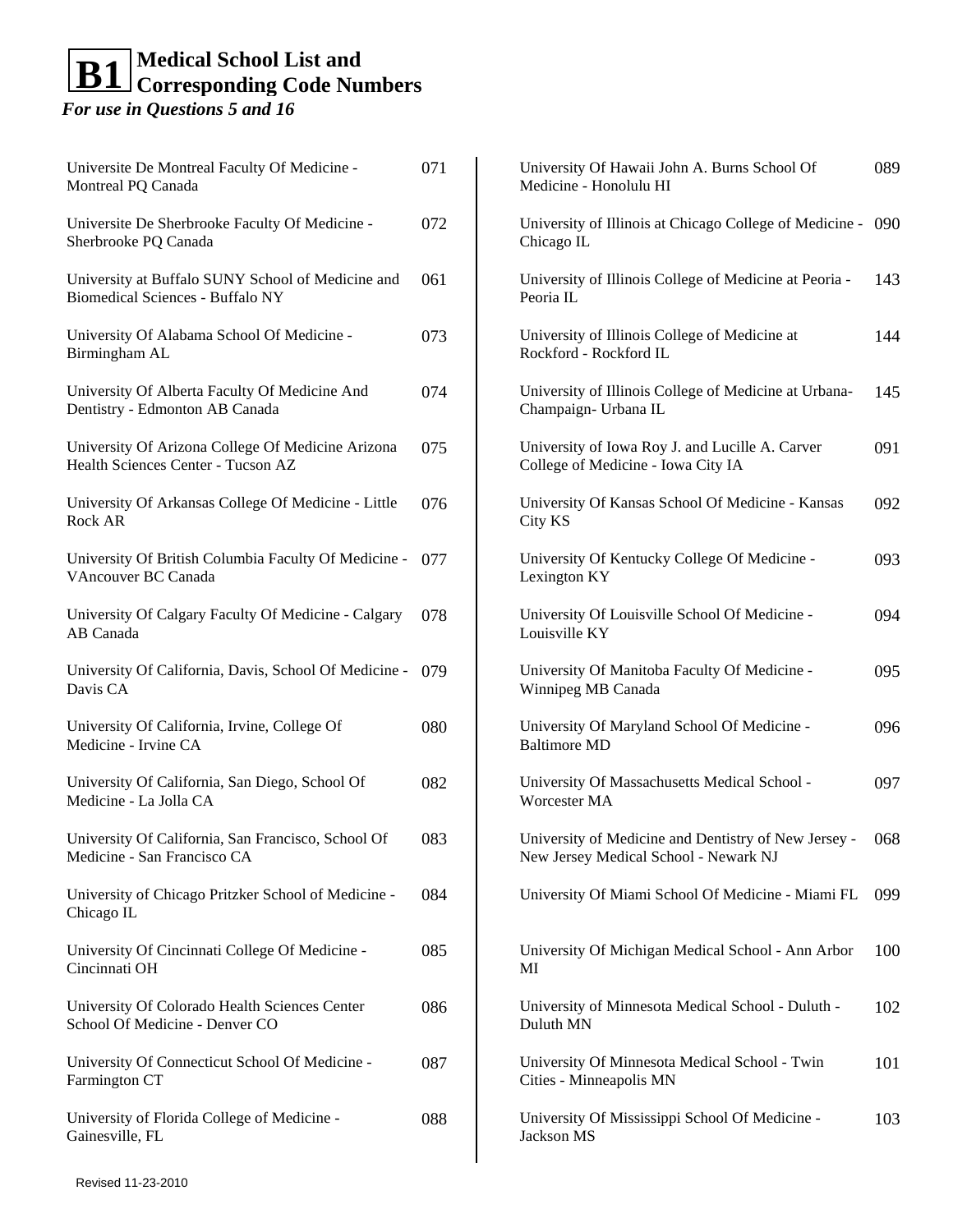University Of Missouri - Columbia School Medicine - Columbia MO University Of Missouri - Kansas City Scho Medicine - Kansas City MO University Of Nebraska College Of Medicine NE University Of NeVAda School Of Medicine

University Of New Mexico School Of Med Albuquerque NM

NV

**OK** 

University Of North Carolina At Chapel Hi Of Medicine - Chapel Hill NC

University Of North Dakota School Of Med Health Sciences - Grand Forks ND

University Of Oklahoma College Of Medic Oklahoma City OK University Of Oklahoma College Of Medic

University Of Ottawa Faculty Of Medicine ON Canada

University Of Pennsylvania School Of Med Philadelphia PA

University Of Pittsburgh School Of Medicine Pittsburgh PA University Of Puerto Rico School Of Medio Juan PR

University Of Rochester School Of Medicine Dentistry - Rochester NY

University Of Saskatchewan College Of Me Saskatoon Sk Canada

University Of South Alabama College Of M Mobile AL

University Of South Carolina School Of Me Columbia SC

University Of South Dakota School Of Med Sioux Falls SD

| <b>Of</b>      | 104 | University Of South Florida College Of Medicine -<br>Tampa FL                         | 121 |
|----------------|-----|---------------------------------------------------------------------------------------|-----|
| ol Of          | 105 | University of Tennessee Health Science Center<br>College of Medicine - Memphis TN     | 122 |
| ne - Omaha 106 |     | University Of Texas - Houston Medical School -<br><b>Houston TX</b>                   | 125 |
| e - Reno       | 107 | University Of Texas Medical Branch At Galveston -<br>Galveston TX                     | 126 |
| licine -       | 108 | University Of Texas Medical School At San Antonio -<br>San Antonio TX                 | 123 |
| ill School     | 109 | University of Texas Southwestern Medical Center at<br>Dallas - Dallas TX              | 124 |
| dicine And     | 110 | University Of Toronto Faculty Of Medicine - Toronto<br>ON Canada                      | 127 |
| ine -          | 111 | University Of Utah School Of Medicine - Salt Lake<br>City UT                          | 128 |
| cine - Tulsa   | 142 | University Of Vermont College Of Medicine -<br><b>Burlington VT</b>                   | 129 |
| - Ottawa,      | 112 | University Of Virginia School Of Medicine -<br>Charlottesville VA                     | 130 |
| licine -       | 113 | University Of Washington School Of Medicine -<br>Seattle WA                           | 131 |
| ne -           | 114 | University Of Western Ontario Faculty Of Medicine & 132<br>Dentistry London ON Canada |     |
| cine - San     | 115 | University Of Wisconsin Medical School - Madison<br>WI                                | 133 |
| ne And         | 116 | Vanderbilt University School Of Medicine - Nashville<br>TN                            | 134 |
| edicine -      | 117 | Virginia Commonwealth University School Of<br>Medicine (Previously MCV) - Richmond VA | 135 |
| Aedicine -     | 118 | Virginia Tech Carilion School of Medicine - Roanoke<br>VA                             | 149 |
| edicine -      | 119 | Wake Forest University School Of Medicine -<br>Winston-Salem NC                       | 136 |
| dicine -       | 120 | Washington University School Of Medicine - St.                                        | 137 |

Louis MO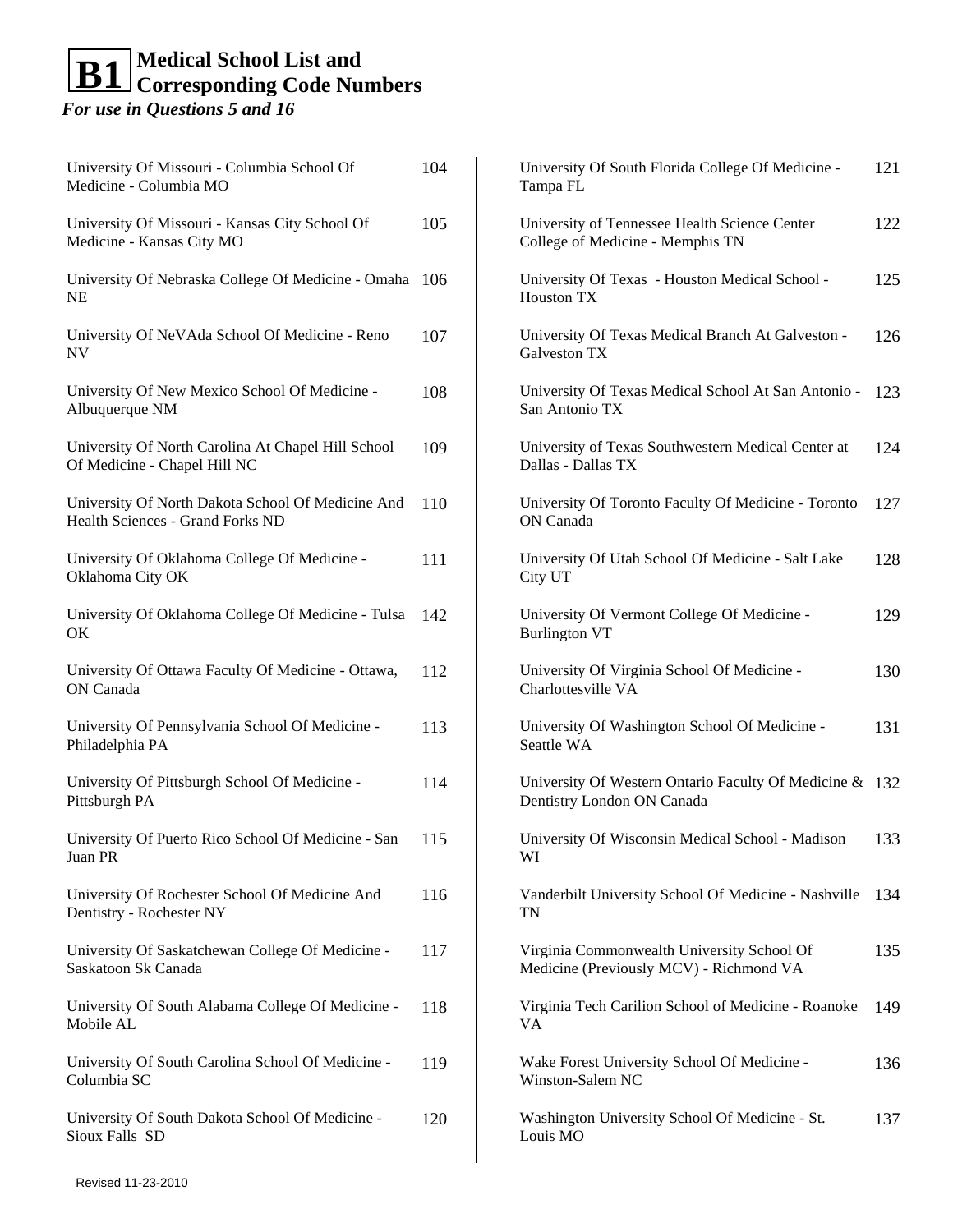| Wayne State University School Of Medicine - Detroit<br>MI      | 138 |
|----------------------------------------------------------------|-----|
| Weill Medical College of Cornell University - New<br>York NY   | 022 |
| West Virginia University School Of Medicine -<br>Morgantown WV | 139 |
| Wright State University School Medicine - Dayton OH 140        |     |
| Yale University School Of Medicine - New Haven CT              | 141 |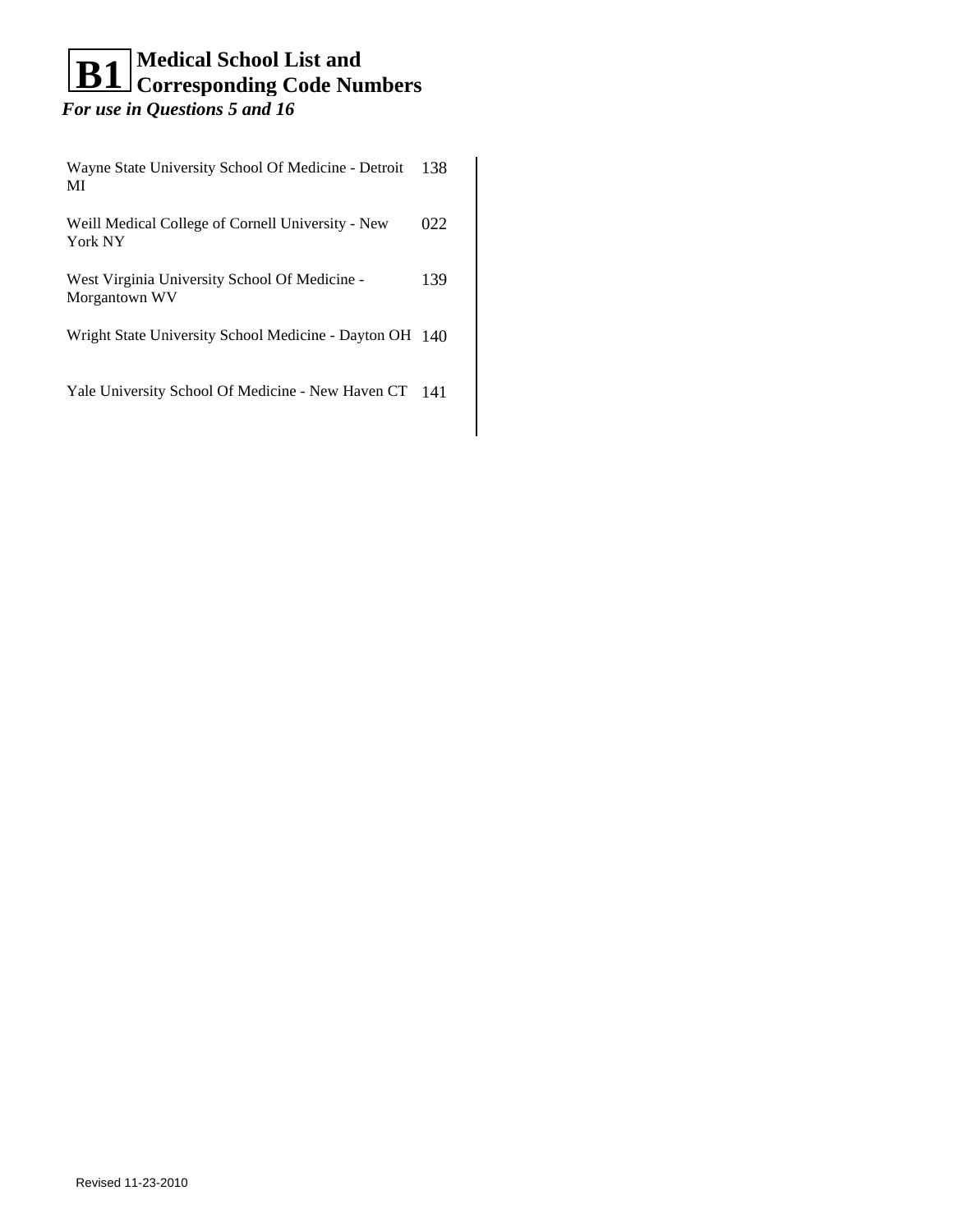# **Osteopathic School List and**   $\mathbf{B2}$  Osteopathic School List and<br>Corresponding Code Numbers

*For use in Questions 5 and 16*

| A. T. Still University of Health Sciences<br>Kirksville College of Osteopathic Medicine -<br>Kirksville MO | 252 | Touro University College of Osteopathic<br>Medicine - CA - Vallejo CA                                                       | 262 |
|------------------------------------------------------------------------------------------------------------|-----|-----------------------------------------------------------------------------------------------------------------------------|-----|
| Des Moines University College of Osteopathic<br>Medicine - Des Moines IA                                   | 251 | Touro University College of Osteopathic<br>Medicine - Henderson NV                                                          | 270 |
| Edward Via Virginia College of Osteopathic<br>Medicine - Blacksburg VA                                     | 268 | University Of Medicine And Dentistry Of New<br>Jersey, School Of Osteopathic Medicine<br>Academic Center- Stratford NJ      | 263 |
| Kansas City University of Medicine and<br>Bioscience College of Osteopathic Medicine -<br>Kansas City MO   | 261 | University Of New England, College Of<br>Osteopathic Medicine - Biddleford ME                                               | 264 |
| Lake Erie College of Osteopathic Medicine -<br>Bradenton - Bradenton FL                                    | 269 | University Of North Texas Health Sciences<br>Center At Fort Worth, Texas College Of<br>Osteopathic Medicine - Fort Worth TX | 265 |
| Lake Erie College of Osteopathic Medicine -<br>Erie - Erie PA                                              | 253 | West Virginia School Of Osteopathic Medicine -<br>Lewisburg WV                                                              | 267 |
| Michigan State University, College Of<br>Osteopathic Medicine - East Lansing MI                            | 254 | Western University Of Health Sciences, College<br>Of Osteopathic Medicine Of The Pacific -<br>Pomona CA                     | 266 |
| Midwestern University Arizona College of<br>Osteopathic Medicine - Glendale AZ                             | 249 |                                                                                                                             |     |
| Midwestern University Chicago College of<br>Osteopathic Medicine - Downers Grove IL                        | 250 |                                                                                                                             |     |
| New York College of Osteopathic Medicine of<br>the New York Institute of Technology - Old<br>Westbury NY   | 255 |                                                                                                                             |     |
| Nova Southeastern University, College Of<br>Osteopathic Medicine - Fort Lauderdale FL                      | 256 |                                                                                                                             |     |
| Ohio University, College Of Osteopathic<br>Medicine - Athens OH                                            | 257 |                                                                                                                             |     |
| Oklahoma State University Center for Health<br>Sciences College of Osteopathic Medicine -<br>Tulsa OK      | 258 |                                                                                                                             |     |
| Philadelphia College Of Osteopathic Medicine -<br>Philadelphia PA                                          | 259 |                                                                                                                             |     |
| Pikeville College School Of Osteopathic<br>Medicine - Pikeville KY                                         | 260 |                                                                                                                             |     |

 $\Big\}$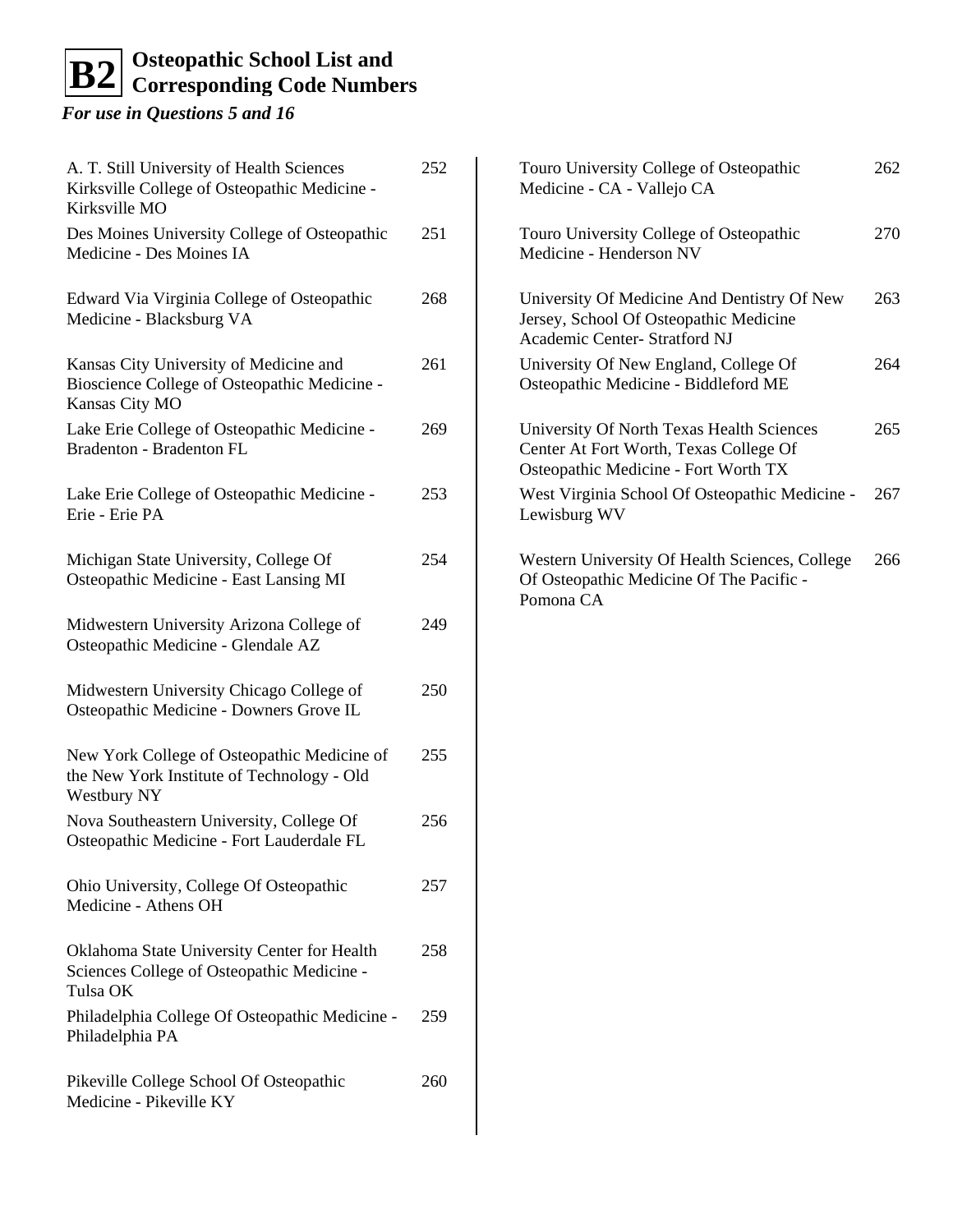#### **Podiatric School List and Corresponding Code Numbers B3**

| Barry University School Of Graduate Medical<br>Sciences - Miami Shores FL                                                            | 342 |
|--------------------------------------------------------------------------------------------------------------------------------------|-----|
| California School of Podiatric Medicine at<br>Samuel Merritt College - Oakland CA                                                    | 343 |
| Des Moines University College Of Podiatric<br>Medicine And Surgery - Des Moines IA                                                   | 344 |
| Dr. William M. Scholl College of Podiatric<br>Medicine at Rosalind Franklin University of<br>Medicine and Science - North Chicago IL | 345 |
| New York College Of Podiatric Medicine - New<br>York NY                                                                              | 346 |
| Ohio College Of Podiatric Medicine - Cleveland<br>OН                                                                                 | 347 |
| Temple University School Of Podiatric<br>Medicine - Philadelphia PA                                                                  | 348 |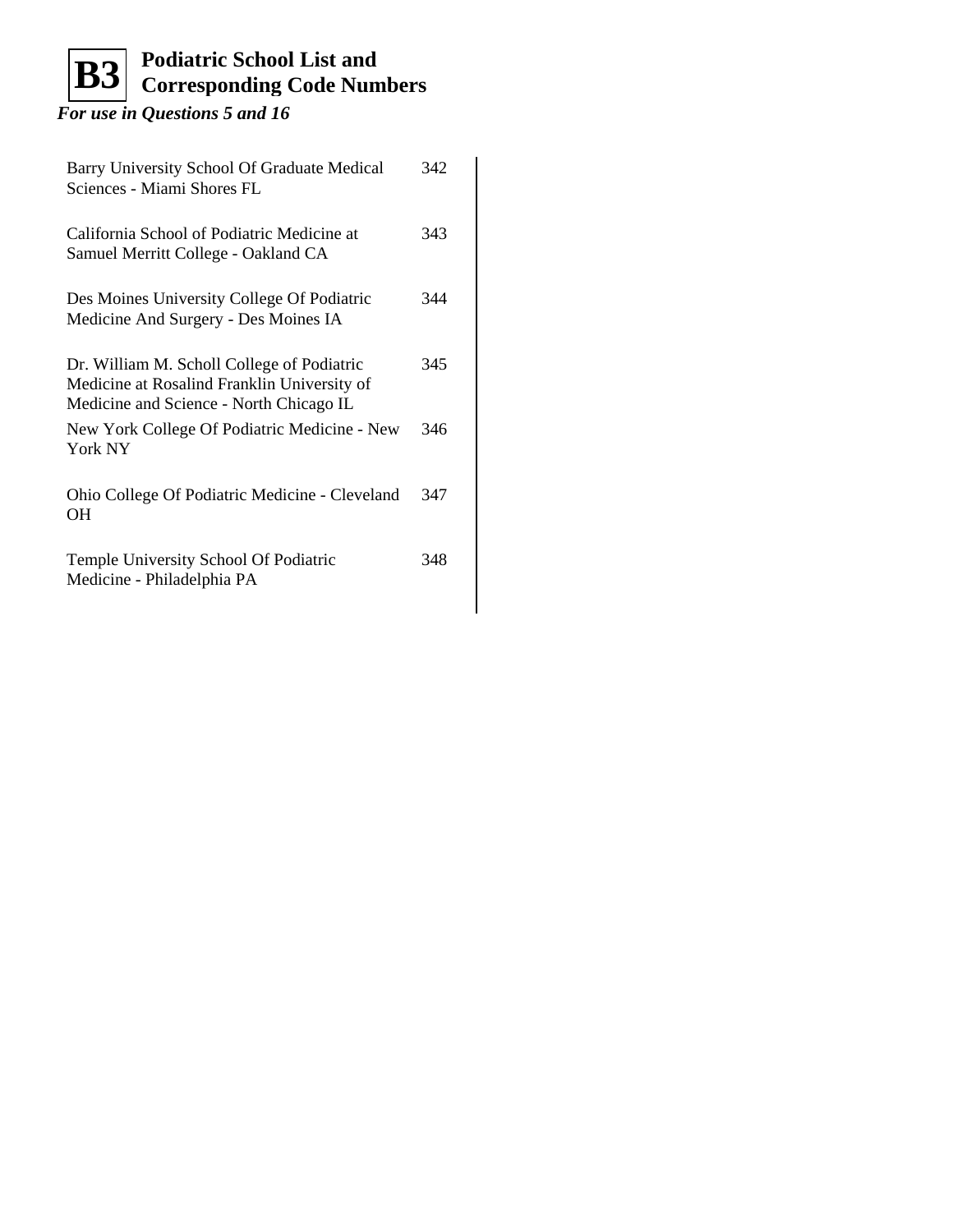### **American Board of Medical C1** Specialties (ABMS) and **Corresponding Code Numbers**

| Allergy And Immunology                                          | 030 |
|-----------------------------------------------------------------|-----|
| Allergy And Immunology: Clinical & Laboratory<br>Immunology     | 031 |
| Anesthesiology                                                  | 050 |
| Anesthesiology: Critical Care Medicine                          | 051 |
| Anesthesiology: Hospice & Palliative Medicine                   | 053 |
| Anesthesiology: Pain Medicine                                   | 052 |
| Colon & Rectal Surgery                                          | 100 |
| Dermatology                                                     | 150 |
| Dermatology: Clinical & Laboratory<br>Dermatological Immunology | 151 |
| Dermatology: Dermatopathology                                   | 152 |
| Dermatology: Pediatric Dermatology                              | 153 |
| <b>Emergency Medicine</b>                                       | 160 |
| Emergency Medicine: Hospice & Palliative<br>Medicine            | 165 |
| <b>Emergency Medicine: Medical Toxicology</b>                   | 161 |
| <b>Emergency Medicine: Pediatric Emergency</b><br>Medicine      | 162 |
| <b>Emergency Medicine: Sports Medicine</b>                      | 163 |
| Emergency Medicine: Undersea & Hyperbaric<br>Medicine           | 164 |
| <b>Family Medicine</b>                                          | 180 |
| Family Medicine: Adolescent Medicine                            | 183 |
| Family Medicine: Family Practice                                | 185 |
| Family Medicine: Geriatric Medicine                             | 181 |

| Family Medicine: Hospice & Palliative Medicine             | 184 |
|------------------------------------------------------------|-----|
| Family Medicine: Sports Medicine                           | 186 |
| Family Medicine: Sports Medicine                           | 182 |
| <b>Internal Medicine</b>                                   | 200 |
| Internal Medicine: Adolescent Medicine                     | 201 |
| Internal Medicine: Cardiovascular Disease                  | 202 |
| Internal Medicine: Clinical & Laboratory<br>Immunology     | 204 |
| Internal Medicine: Clinical Cardiac<br>Electrophysiology   | 203 |
| <b>Internal Medicine: Critical Care Medicine</b>           | 205 |
| Internal Medicine: Endocrinology, Diabetes &<br>Metabolism | 206 |
| Internal Medicine: Gastroenterology                        | 207 |
| Internal Medicine: Geriatric Medicine                      | 208 |
| Internal Medicine: Hematology                              | 209 |
| Internal Medicine: Hospice & Palliative Medicine           | 217 |
| <b>Internal Medicine: Infectious Disease</b>               | 210 |
| Internal Medicine: Interventional Cardiology               | 211 |
| <b>Internal Medicine: Medical Oncology</b>                 | 212 |
| <b>Internal Medicine: Nephrology</b>                       | 213 |
| <b>Internal Medicine: Pulmonary Disease</b>                | 214 |
| <b>Internal Medicine: Rheumatology</b>                     | 215 |
| Internal Medicine: Sleep Medicine                          | 218 |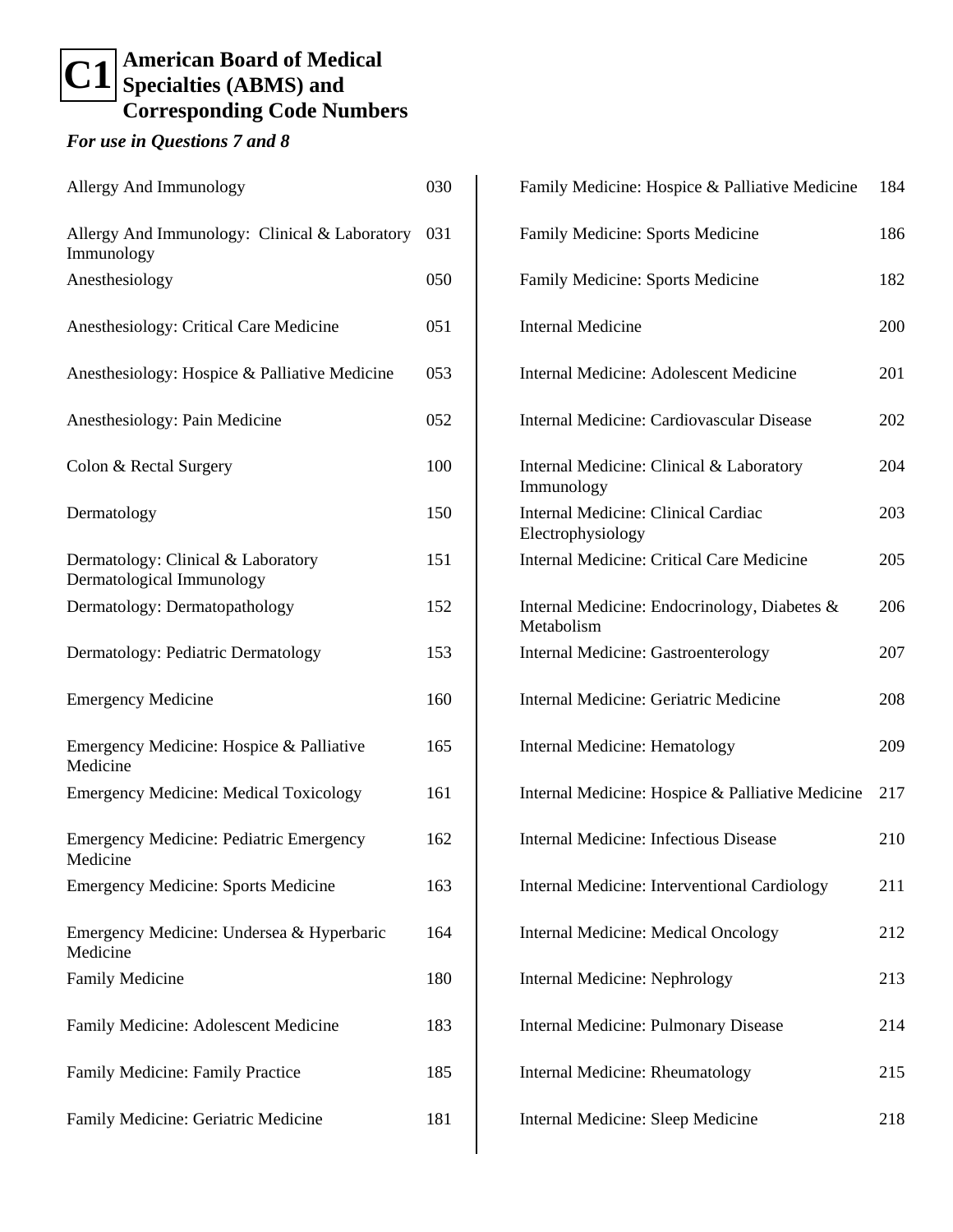# **American Board of Medical C1** Specialties (ABMS) and **Corresponding Code Numbers**

| <b>Internal Medicine: Sports Medicine</b>                                   | 216 |
|-----------------------------------------------------------------------------|-----|
| Internal Medicine: Transplant Hepatology                                    | 219 |
| <b>Medical Genetics: Clinical Biochemical Genetics</b>                      | 190 |
| <b>Medical Genetics: Clinical Cytogentics</b>                               | 191 |
| Medical Genetics: Clinical Genetics (M.D.)                                  | 192 |
| <b>Medical Genetics: Clinical Molecular Genetics</b>                        | 193 |
| <b>Medical Genetics: Medical Biochemical Genetics</b>                       | 196 |
| <b>Medical Genetics: Molecular Genetic Pathology</b>                        | 195 |
| Medical Genetics: Ph.D. Medical Genetics                                    | 194 |
| Neurological Surgery                                                        | 250 |
| <b>Nuclear Medicine</b>                                                     | 280 |
| <b>Obstetrics And Gynecology</b>                                            | 300 |
| <b>Obstetrics And Gynecology: Critical Care</b><br>Medicine                 | 301 |
| <b>Obstetrics And Gynecology: Gynecologic</b><br>Oncology                   | 302 |
| Obstetrics And Gynecology: Hospice & Palliative<br>Medicine                 | 305 |
| Obstetrics And Gynecology: Maternal & Fetal<br>Medicine                     | 303 |
| <b>Obstetrics And Gynecology: Reproductive</b><br>Endocrinology/Infertility | 304 |
| Ophthalmology                                                               | 350 |
| <b>Orthopaedic Surgery</b>                                                  | 400 |
| Orthopaedic Surgery: Hand Surgery                                           | 401 |
| Orthopaedic Surgery: Sports Medicine                                        | 402 |

| Otolaryngology                                                     | 450 |
|--------------------------------------------------------------------|-----|
| Otolaryngology: Neurotology                                        | 451 |
| Otolaryngology: Pediatric Otolaryngology                           | 452 |
| Otolaryngology: Plastic Surgery Within The Head<br><b>And Neck</b> | 453 |
| Otolaryngology: Sleep Medicine                                     | 454 |
| Pathology: Anatomic Pathology                                      | 501 |
| Pathology: Anatomic Pathology & Clinical<br>Pathology              | 500 |
| Pathology: Blood Banking Transfusion Medicine                      | 503 |
| Pathology: Chemical Pathology                                      | 504 |
| Pathology: Clinical Pathology                                      | 502 |
| Pathology: Cytopathology                                           | 505 |
| Pathology: Dermatopathology                                        | 506 |
| Pathology: Forensic Pathology                                      | 507 |
| Pathology: Hematology                                              | 508 |
| Pathology: Immunopathology                                         | 509 |
| Pathology: Medical Microbiology                                    | 510 |
| Pathology: Molecular Genetic Pathology                             | 511 |
| Pathology: Neuropathology                                          | 512 |
| Pathology: Pediatric Pathology                                     | 513 |
| Pediatrics                                                         | 550 |
| Pediatrics: Adolescent Medicine                                    | 551 |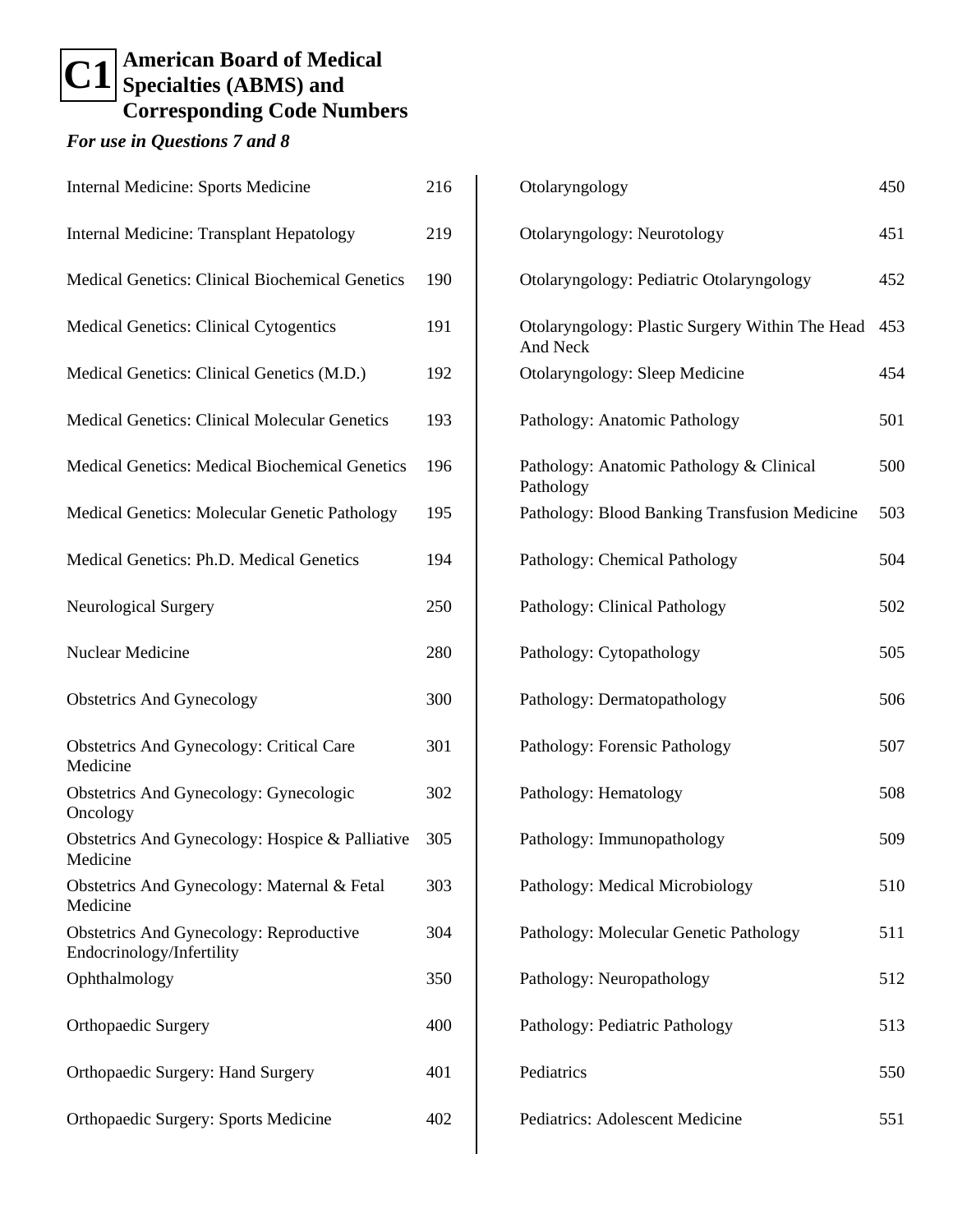#### **American Board of Medical Specialties (ABMS) and Corresponding Code Numbers C1**

| Pediatrics: Child Abuse Pediatrics           | 568 |
|----------------------------------------------|-----|
| Pediatrics: Clinical & Laboratory Immunology | 552 |
| Pediatrics: Developmental-Behavioral Peds    | 553 |
| Pediatrics: Hepatology                       | 571 |
| Pediatrics: Hospice & Palliative Medicine    | 569 |
| <b>Pediatrics: Medical Toxicology</b>        | 554 |
| Pediatrics: Neonatal-Perinatal Medicine      | 555 |
| Pediatrics: Neurodevelopmental Disabilities  | 556 |
| Pediatrics: Pediatric Cardiology             | 557 |
| Pediatrics: Pediatric Critical Care Medicine | 558 |
| Pediatrics: Pediatric Emergency Medicine     | 559 |
| Pediatrics: Pediatric Endocrinology          | 560 |
| Pediatrics: Pediatric Gastroenterology       | 561 |
| Pediatrics: Pediatric Hematology-Oncology    | 562 |
| Pediatrics: Pediatric Infectious Diseases    | 563 |
| Pediatrics: Pediatric Nephrology             | 564 |
| Pediatrics: Pediatric Pulmonology            | 565 |
| Pediatrics: Pediatric Rheumatology           | 566 |
| Pediatrics: Pediatric Transplant Hepatology  | 570 |
| Pediatrics: Sleep Medicine                   | 572 |
| Pediatrics: Sports Medicine                  | 567 |

| Physical Medicine & Rehabilitation                                              | 600 |
|---------------------------------------------------------------------------------|-----|
| Physical Medicine & Rehabilitation: Hospice &<br>Palliative Medicine            | 604 |
| Physical Medicine & Rehabilitation:<br>Neuromuscular Medicine                   | 606 |
| Physical Medicine & Rehabilitation: Pain<br>Medicine                            | 601 |
| Physical Medicine & Rehabilitation: Pediatric<br><b>Rehabilitation Medicine</b> | 603 |
| Physical Medicine & Rehabilitation: Spinal Cord<br><b>Injury Medicine</b>       | 602 |
| Physical Medicine & Rehabilitation: Sports<br>Medicine                          | 605 |
| <b>Plastic Surgery</b>                                                          | 650 |
| <b>Plastic Surgery: Hand Surgery</b>                                            | 651 |
| Plastic Surgery: Plastic Surgery Within The Head<br>& Neck                      | 652 |
| <b>Preventive Medicine</b>                                                      | 700 |
| Preventive Medicine: Aerospace Medicine                                         | 701 |
| Preventive Medicine: Medical Toxicology                                         | 704 |
| Preventive Medicine: Occupational Medicine                                      | 702 |
| Preventive Medicine: Public Health & General<br>Preventive Medicine             | 703 |
| Preventive Medicine: Undersea & Hyperbaric<br>Medicine                          | 705 |
| Psychiatry & Neurology: Addiction Psychiatry                                    | 753 |
| Psychiatry & Neurology: Child & Adolescent<br>Psychiatry                        | 754 |
| Psychiatry & Neurology: Child Neurology                                         | 764 |
| Psychiatry & Neurology: Clinical<br>Neurophysiology                             | 755 |
| Psychiatry & Neurology: Forensic Psychiatry                                     | 756 |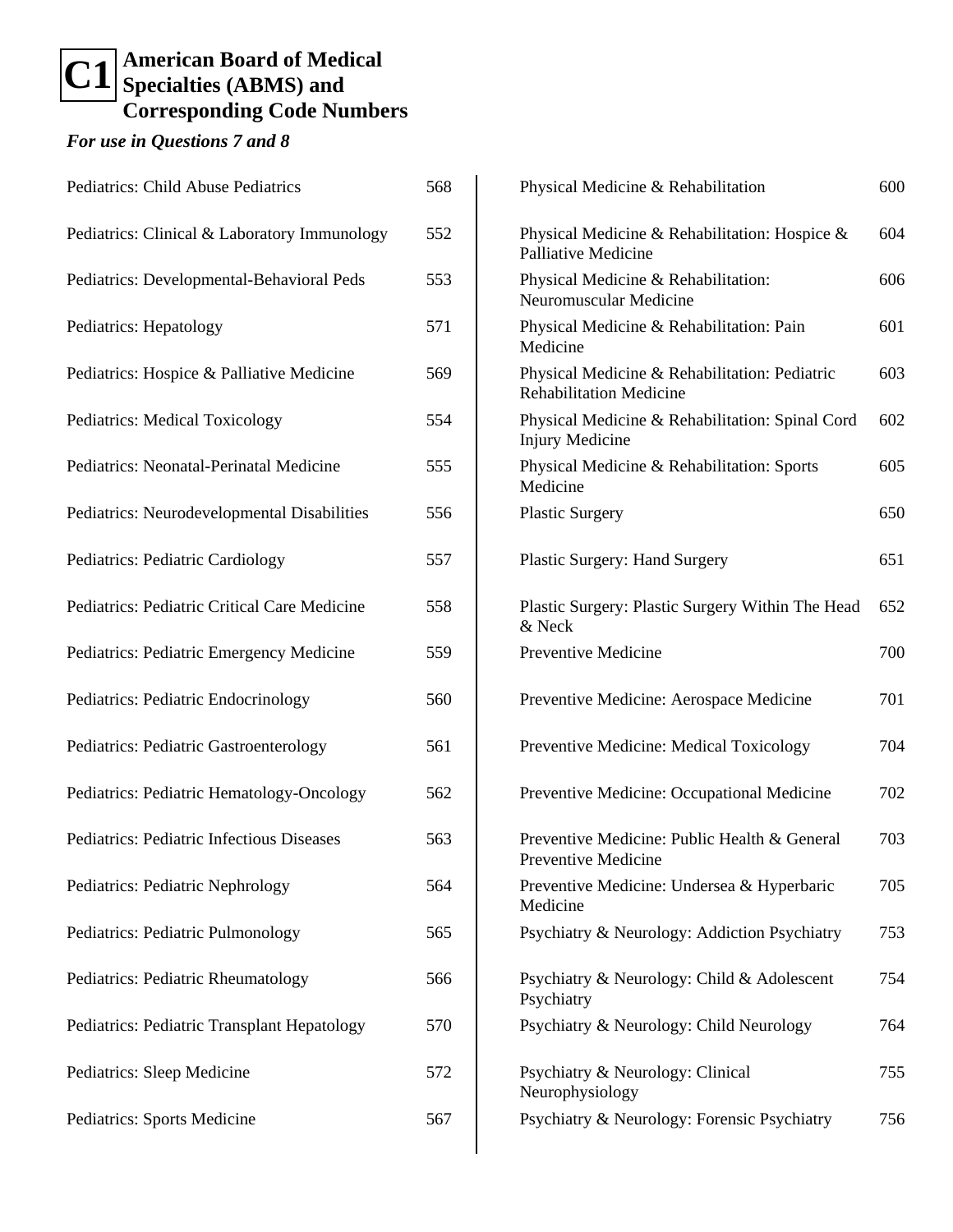#### **American Board of Medical Specialties (ABMS) and Corresponding Code Numbers C1**

| Psychiatry & Neurology: Geriatric Psychiatry                            | 757 |
|-------------------------------------------------------------------------|-----|
| Psychiatry & Neurology: Hospice & Palliative<br>Medicine                | 762 |
| Psychiatry & Neurology: Neurodevelopmental<br>Disabilities              | 758 |
| Psychiatry & Neurology: Neurology                                       | 751 |
| Psychiatry & Neurology: Neurology W/Special<br>Qual. In Child Neurology | 752 |
| Psychiatry & Neurology: Neuromuscular Medicine 765                      |     |
| Psychiatry & Neurology: Pain Medicine                                   | 759 |
| Psychiatry & Neurology: Psychiatry                                      | 750 |
| Psychiatry & Neurology: Psychosomatic Medicine 760                      |     |
| Psychiatry & Neurology: Sleep Medicine                                  | 763 |
| Psychiatry & Neurology: Vascular Neurology                              | 761 |
| Radiology                                                               | 800 |
| Radiology: Diagnostic Radiology                                         | 801 |
| Radiology: Hospice & Palliative Medicine                                | 808 |
| Radiology: Neuroradiology                                               | 804 |
| Radiology: Nuclear Radiology                                            | 805 |
| Radiology: Pediatric Radiology                                          | 806 |
| Radiology: Radiation Oncology                                           | 802 |
| Radiology: Radiological Physics                                         | 803 |
| Radiology: Vascular & Interventional Radiology                          | 807 |
| Surgery                                                                 | 850 |

| Surgery: Hospice & Palliative Medicine       | 855 |
|----------------------------------------------|-----|
| Surgery: Pediatric Surgery                   | 852 |
| Surgery: Surgery Of The Hand                 | 853 |
| <b>Surgery: Surgical Critical Care</b>       | 854 |
| Surgery: Vascular Surgery                    | 851 |
| <b>Thoracic Surgery</b>                      | 900 |
| Thoracic Surgery: Congenital Cardiac Surgery | 901 |
| Urology                                      | 950 |
| Urology: Pediatric Urology                   | 951 |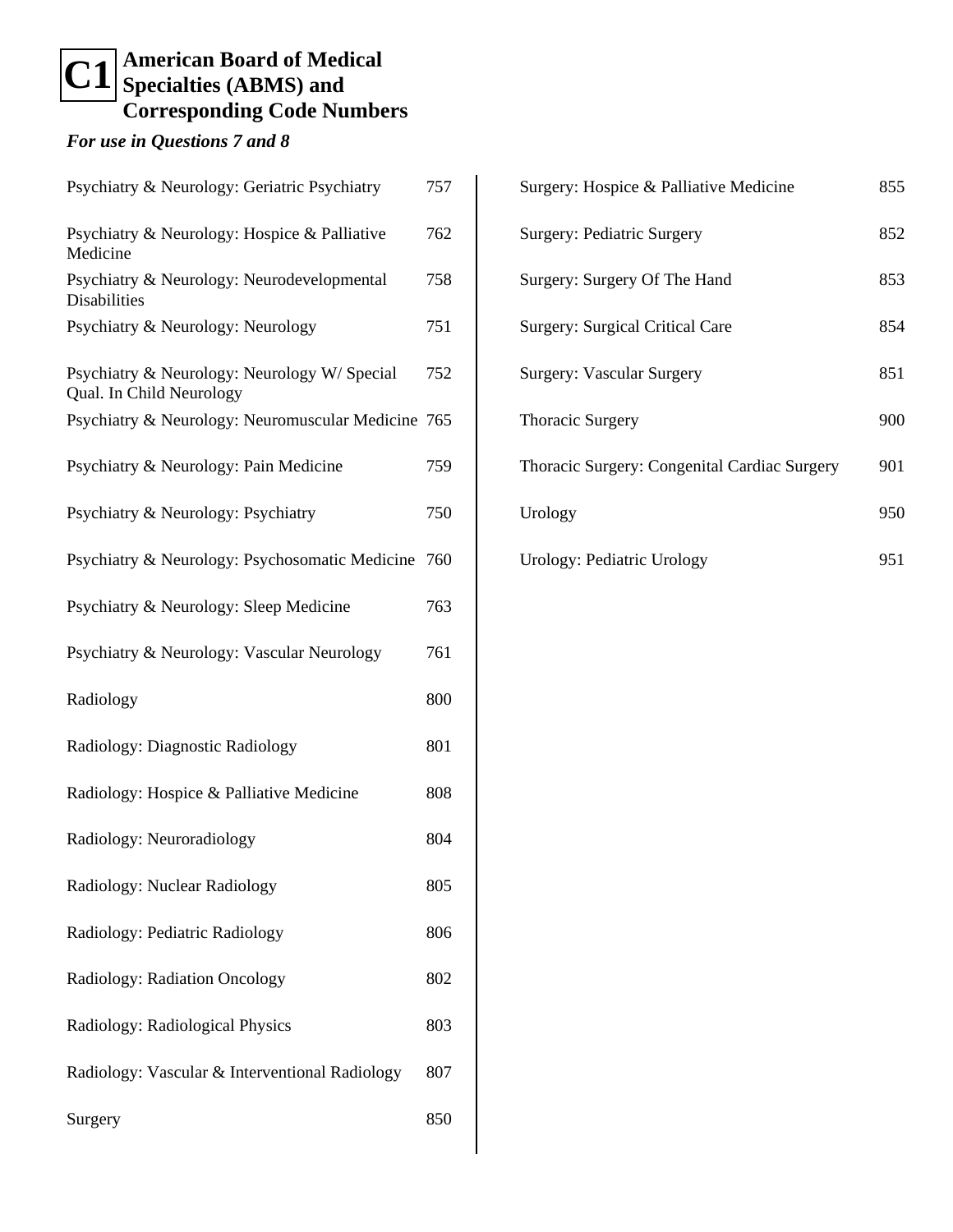#### **American Ostepathic Association Specialties (AOA) and Corresponding Code Numbers C2**

| Anesthesiology                                           | 1005 |
|----------------------------------------------------------|------|
| Anesthesiology: Addiction Medicine                       | 1006 |
| Anesthesiology: Critical Care Medicine                   | 1007 |
| Anesthesiology: Pain Management                          | 1008 |
| Dermatology                                              | 1009 |
| Dermatology: Dermatopathology                            | 1010 |
| Dermatology: Mohs-Micrographic Surgery                   | 1011 |
| <b>Emergency Medicine</b>                                | 1012 |
| <b>Emergency Medicine: Emergency Medical</b><br>Services | 1013 |
| <b>Emergency Medicine: Medical Toxicology</b>            | 1014 |
| <b>Emergency Medicine: Sports Medicine</b>               | 1015 |
| <b>Family Physicians</b>                                 | 1016 |
| Family Physicians: Addiction Medicine                    | 1017 |
| Family Physicians: Adolescent/Young Adult<br>Medicine    | 1018 |
| Family Physicians: Geriatric Medicine                    | 1019 |
| Family Physicians: Sports Medicine                       | 1020 |
| <b>Internal Medicine</b>                                 | 1021 |
| <b>Internal Medicine: Addiction Medicine</b>             | 1035 |
| Internal Medicine: Allergy/Immunology                    | 1022 |
| <b>Internal Medicine: Cardiology</b>                     | 1023 |
| Internal Medicine: Clinical Cardiac<br>Electrophysiology | 1037 |

| <b>Internal Medicine: Critical Care Medicine</b>           | 1036 |
|------------------------------------------------------------|------|
| Internal Medicine: Endocrinology                           | 1024 |
| <b>Internal Medicine: Gastroenterology</b>                 | 1025 |
| Internal Medicine: Geriatric Medicine                      | 1038 |
| Internal Medicine: Hematology                              | 1026 |
| Internal Medicine: Hematology/Oncology                     | 1027 |
| <b>Internal Medicine: Infectious Disease</b>               | 1028 |
| Internal Medicine: Interventional Cardiology               | 1031 |
| <b>Internal Medicine: Nephrology</b>                       | 1032 |
| <b>Internal Medicine: Oncology</b>                         | 1033 |
| <b>Internal Medicine: Pulmonary Diseases</b>               | 1029 |
| Internal Medicine: Rheumatology                            | 1034 |
| Internal Medicine: Sports Medicine                         | 1039 |
| Neurology And Psychiatry: Addiction Medicine               | 1046 |
| Neurology And Psychiatry: Child/Adolescent<br>Neurology    | 1044 |
| Neurology And Psychiatry: Child/Adolescent<br>Psychiatry   | 1043 |
| Neurology And Psychiatry: Neurology                        | 1041 |
| Neurology And Psychiatry: Neurology/Psychiatry             | 1045 |
| Neurology And Psychiatry:<br>Neuromusculoskeletal Medicine | 1047 |
| Neurology And Psychiatry: Neurophysiology                  | 1120 |
| Neurology And Psychiatry: Psychiatry                       | 1042 |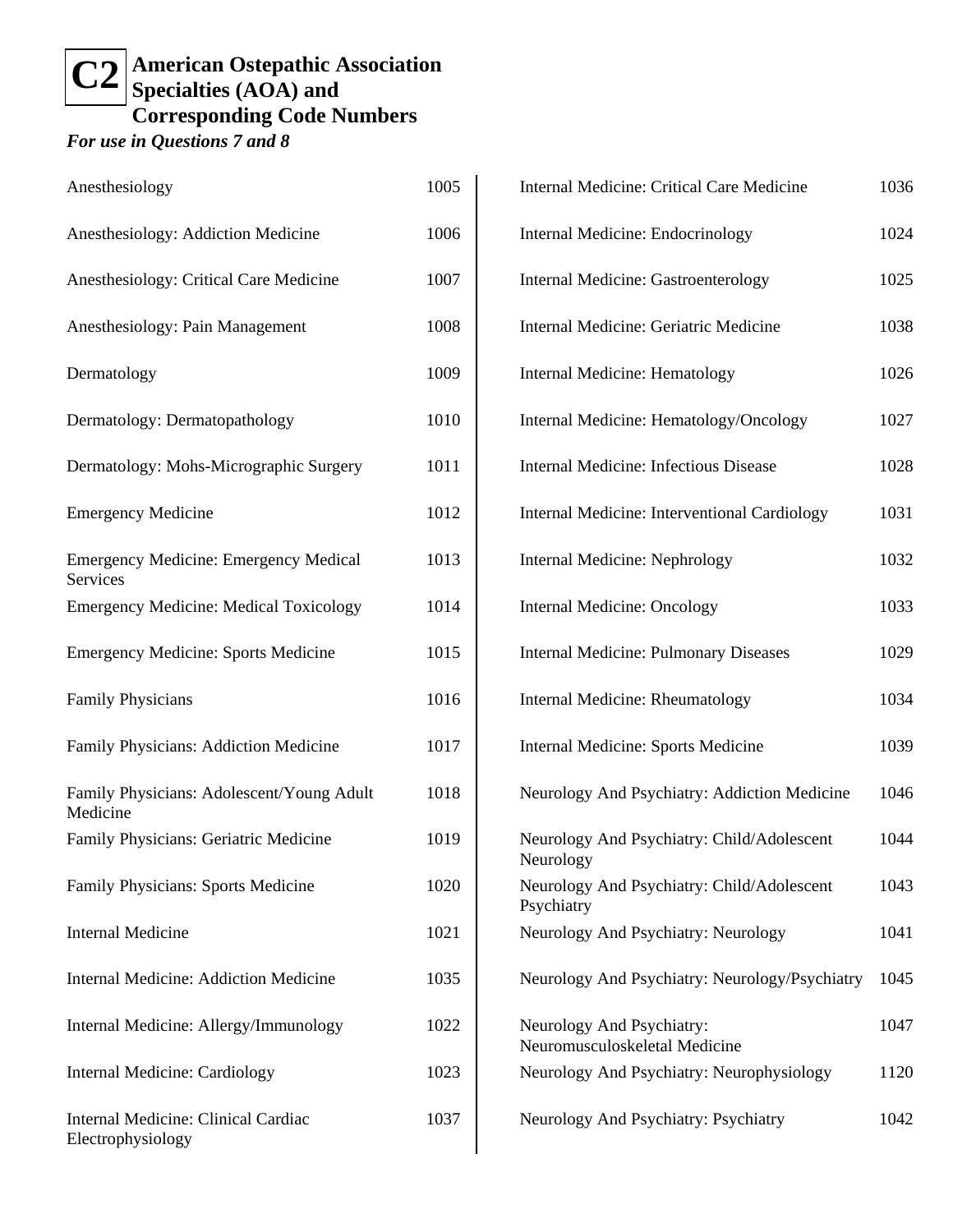#### **American Ostepathic Association Specialties (AOA) and Corresponding Code Numbers C2**

| Neurology And Psychiatry: Sports Medicine                                                    | 1048 |
|----------------------------------------------------------------------------------------------|------|
| Neuromusculoskeletal Medicine: Special<br>Proficiency In Neuro-Musculoskeletal Medicine      | 1111 |
| Neuromusculosketal Medicine: Sports Medicine                                                 | 1124 |
| <b>Nuclear Medicine</b>                                                                      | 1049 |
| Nuclear Medicine: In Vivo And In Vitro Nuclear<br>Medicine                                   | 1055 |
| <b>Nuclear Medicine: Nuclear Cardiology</b>                                                  | 1053 |
| Nuclear Medicine: Nuclear Imaging And Therapy                                                | 1054 |
| Obstetrics & Gynecologic Surgery                                                             | 1057 |
| Obstetrics & Gynecology                                                                      | 1056 |
| Obstetrics & Gynecology: Gynecologic Oncology                                                | 1058 |
| Obstetrics & Gynecology: Maternal And Fetal<br>Medicine                                      | 1059 |
| Obstetrics & Gynecology: Reproductive<br>Endocrinology                                       | 1060 |
| Ophthalmology & Otolaryngology-Head & Neck<br><b>Surgery: Facial Plastic Surgery</b>         | 1063 |
| Ophthalmology & Otolaryngology-Head & Neck<br>Surgery: Ophthalmology                         | 1061 |
| Ophthalmology & Otolaryngology-Head & Neck<br>Surgery: Otolaryngic Allergy                   | 1121 |
| Ophthalmology & Otolaryngology-Head & Neck<br>Surgery: Otolaryngology                        | 1062 |
| Ophthalmology & Otolaryngology-Head & Neck<br>Surgery: Otolaryngology/Facial Plastic Surgery | 1064 |
| Ophthalmology & Otolaryngology-Head &Neck<br>Surgery                                         | 1000 |
| Orthopedic Surgery                                                                           | 1065 |
| Orthopedic Surgery: Hand Surgery                                                             | 1122 |
| Pathology: Anatomic Pathology                                                                | 1067 |

| Pathology: Anatomic Pathology And Laboratory<br>Medicine | 1068 |
|----------------------------------------------------------|------|
| Pathology: Blood Banking/Transfusion Medicine            | 1070 |
| Pathology: Chemical Pathology                            | 1071 |
| Pathology: Cytopathology                                 | 1072 |
| Pathology: Dermatopathology                              | 1073 |
| Pathology: Forensic Pathology                            | 1069 |
| Pathology: Hematology-Pathology                          | 1074 |
| Pathology: Immunopathology                               | 1075 |
| Pathology: Laboratory Medicine                           | 1066 |
| Pathology: Medical Microbiology                          | 1076 |
| Pathology: Neuropathology                                | 1077 |
| Pediatrics                                               | 1078 |
| Pediatrics: Adolescent/Young Adult Medicine              | 1079 |
| Pediatrics: Neonatology                                  | 1080 |
| Pediatrics: Pediatric Allergy/Immunology                 | 1081 |
| Pediatrics: Pediatric Cardiology                         | 1082 |
| Pediatrics: Pediatric Endocrinology                      | 1083 |
| Pediatrics: Pediatric Hematology/Oncology                | 1084 |
| Pediatrics: Pediatric Infectious Diseases                | 1085 |
| Pediatrics: Pediatric Intensive Care                     | 1086 |
| Pediatrics: Pediatric Nephrology                         | 1087 |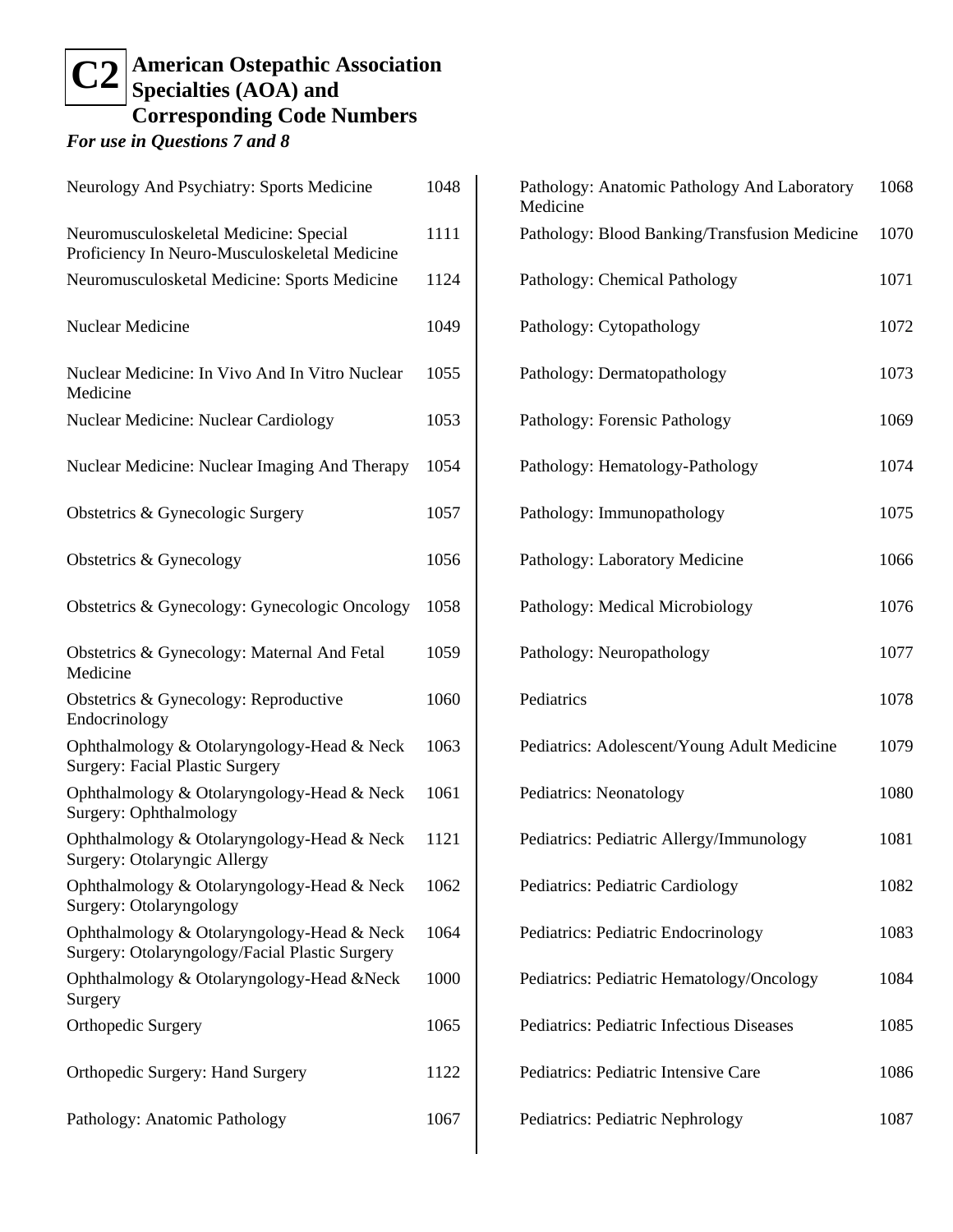# **American Ostepathic Association C2** Specialties (AOA) and **Corresponding Code Numbers**

| Pediatrics: Pediatric Pulmonology                                               | 1088 |
|---------------------------------------------------------------------------------|------|
| Pediatrics: Sports Medicine                                                     | 1089 |
| Physical Medicine and Rehabilitation                                            | 1109 |
| Physical Medicine and Rehabilitation: Sports<br>Medicine                        | 1110 |
| Preventive Medicine: Occupational Medicine                                      | 1094 |
| Preventive Medicine: Preventive<br>Medicine/Aerospace Medicine                  | 1090 |
| Preventive Medicine: Preventive<br>Medicine/Occupational                        | 1093 |
| Preventive Medicine: Preventive<br>Medicine/Occupational-Environmental Medicine | 1091 |
| Preventive Medicine: Preventive<br>Medicine/Public Health                       | 1092 |
| Preventive Medicine: Sports Medicine                                            | 1123 |
| Proctology                                                                      | 1095 |
| Radiology                                                                       | 1096 |
| Radiology: Angiography & Interventional<br>Radiology                            | 1103 |
| Radiology: Body Imaging                                                         | 1104 |
| Radiology: Diagnostic Radiology                                                 | 1097 |
| Radiology: Diagnostic Roentgenology                                             | 1099 |
| Radiology: Diagnostic Ultrasound                                                | 1105 |
| Radiology: Neuroradiology                                                       | 1106 |
| Radiology: Nuclear Radiology                                                    | 1107 |
| Radiology: Pediatric Radiology                                                  | 1108 |
| Radiology: Radiation Oncology                                                   | 1098 |

| Radiology: Radiation Therapy                                                 | 1102 |
|------------------------------------------------------------------------------|------|
| Radiology: Roentgenology                                                     | 1101 |
| Special Proficiency In Osteopathic Manipulative<br>Medicine: Sports Medicine | 1112 |
| Surgery: General                                                             | 1113 |
| <b>Surgery: General Vascular Surgery</b>                                     | 1118 |
| Surgery: Neurological Surgery                                                | 1114 |
| Surgery: Plastic And Reconstructive Surgery                                  | 1115 |
| Surgery: Surgical Critical Care                                              | 1119 |
| Surgery: Thoracic Cardiovascular Surgery                                     | 1116 |
| <b>Surgery: Urological Surgery</b>                                           | 1117 |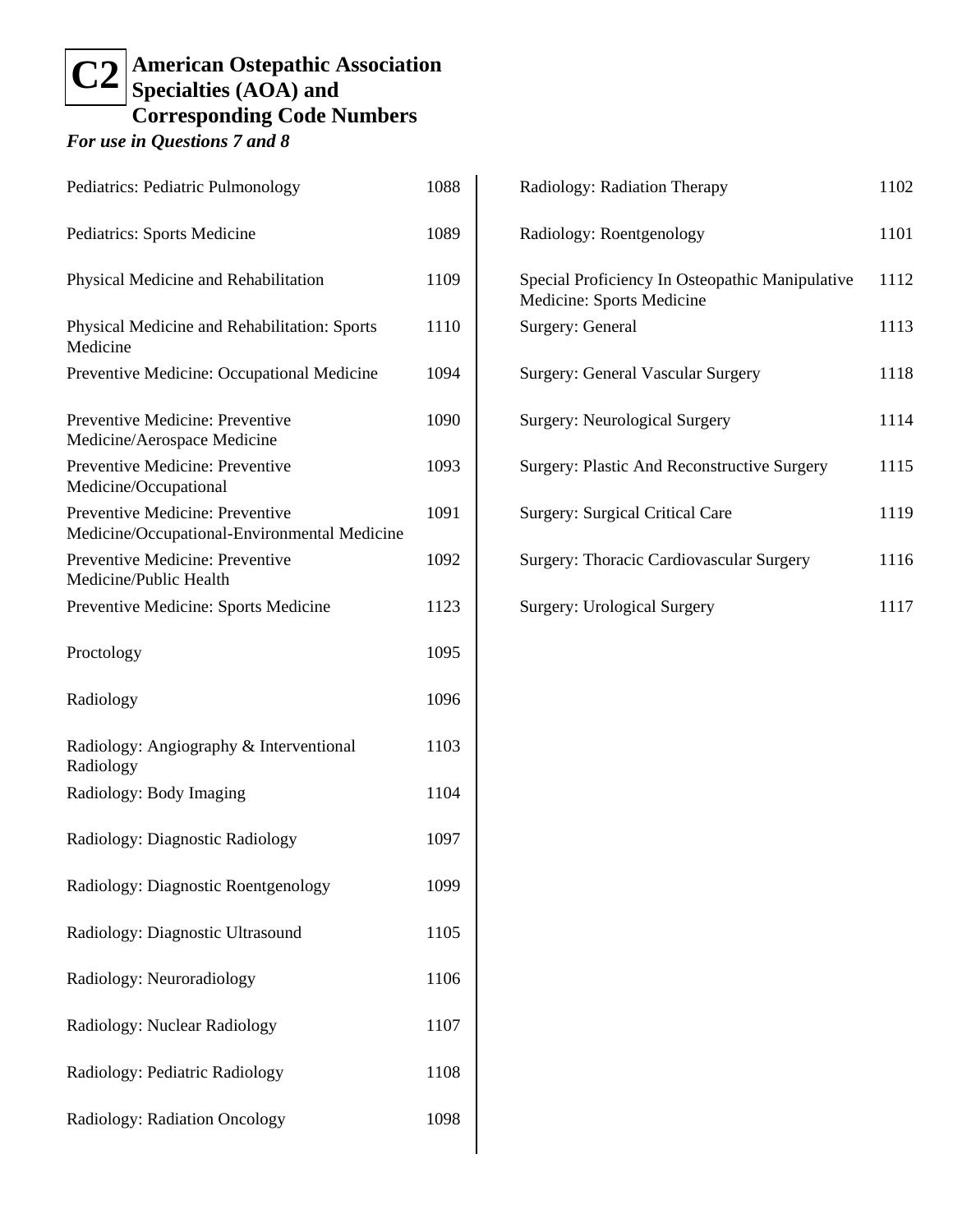# **Podiatric Specialty List and C3** Podiatric Specialty List and<br>
Corresponding Code Numbers

| Foot & Ankle Surgery                                    | 2001 |
|---------------------------------------------------------|------|
| Foot Surgery                                            | 2002 |
| Podiatric Orthopedics and Primary Podiatric<br>Medicine | 2003 |
| Podiatric Surgery                                       | 2006 |
| Prevention and treatment of Diabetic Foot<br>Wounds     | 2007 |
| Primary Care in Podiatric Medicine                      | 2005 |
| Reconstructive Rearfoot/Ankle Surgery                   | 2002 |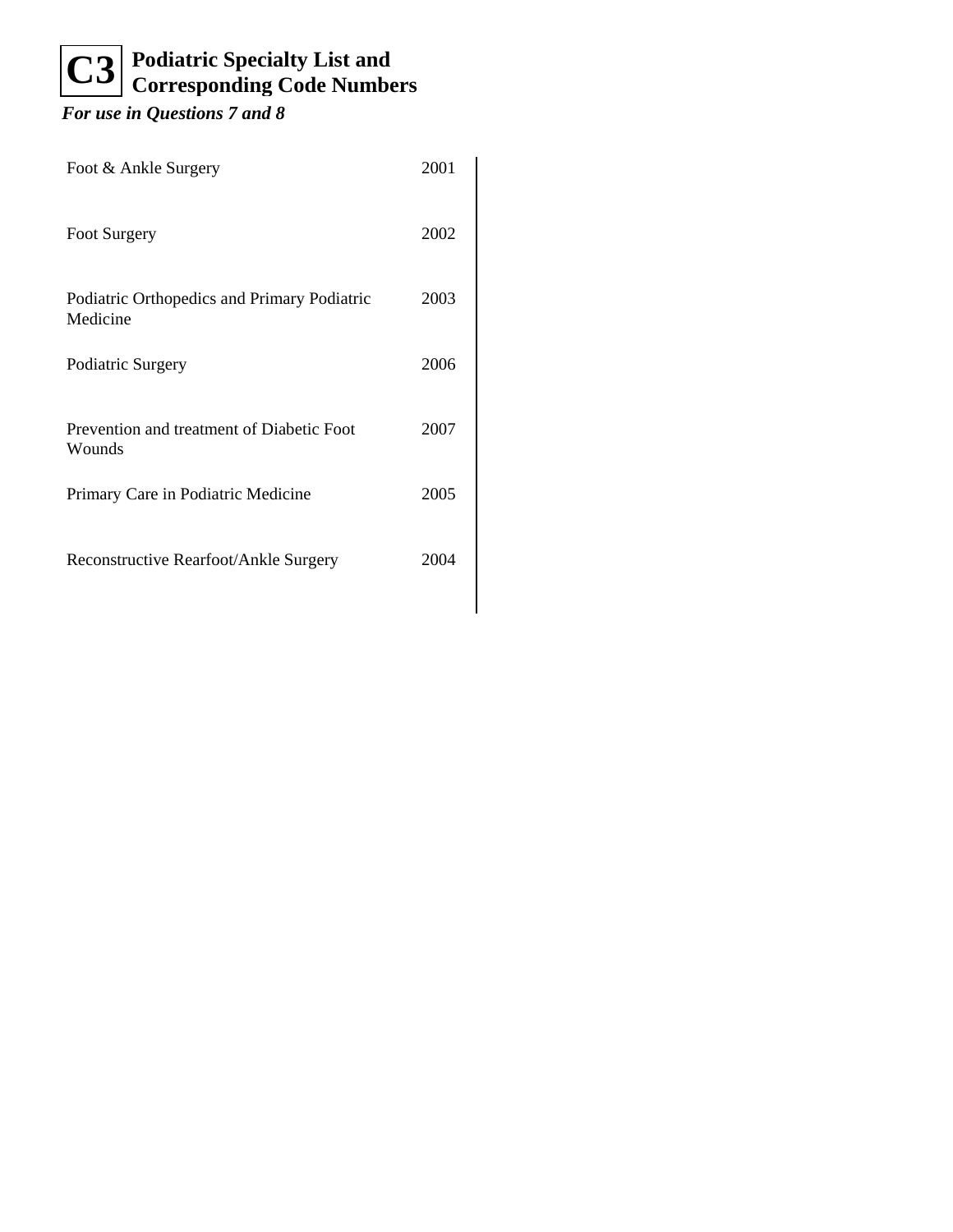### *For use in Questions 9*

| Acupuncture                                                               | 0955 |
|---------------------------------------------------------------------------|------|
| Allergy                                                                   | 0004 |
| Allergy And Immunology                                                    | 0030 |
| Allergy And Immunology: Clinical/Diagnostic $\&$<br>Laboratory Immunology | 0031 |
| Anesthesiology                                                            | 0007 |
| Anesthesiology: Critical Care Medicine                                    | 0051 |
| Anesthesiology: Pain Management                                           | 0052 |
| <b>Cardiovascular Diseases</b>                                            | 0010 |
| <b>Critical Care Medicine</b>                                             | 0016 |
| Dermatological Immunology: Diagnostic<br>Laboratory Immunology            | 0019 |
| Dermatology                                                               | 0017 |
| Dermatology: Clinical & Laboratory<br>Dermatological Immunology           | 0151 |
| Dermatology: Dermatopathology                                             | 0152 |
| Dermatology: Mohs-Micrographic Surgery                                    | 1011 |
| Dermatology: Pediatric Dermatology                                        | 0153 |
| <b>Emergency Medicine</b>                                                 | 0022 |
| <b>Emergency Medicine: Medical Toxicology</b>                             | 0161 |
| <b>Emergency Medicine: Pediatric Emergency</b><br>Medicine                | 0162 |
| <b>Emergency Medicine: Sports Medicine</b>                                | 0023 |
| Emergency Medicine: Undersea & Hyperbaric<br>Medicine                     | 0164 |
| Endocrinology                                                             | 0024 |

| Facial Plastic Surgery: Otolaryngology              | 0025 |
|-----------------------------------------------------|------|
| <b>Family Practice</b>                              | 0026 |
| Family Practice: Addiction Medicine                 | 1017 |
| Family Practice: Adolescent/Young Adult<br>Medicine | 1018 |
| Family Practice: Geriatric Medicine                 | 0027 |
| Family Practice: Sports Medicine                    | 0028 |
| Gastroenterology                                    | 0029 |
| <b>General Practice</b>                             | 0951 |
| <b>Gynecological Oncology</b>                       | 0032 |
| Gynecology                                          | 0033 |
| Hematology                                          | 0034 |
| Hepatology                                          | 0035 |
| Hospice and Palliative Care                         | 0250 |
| Hospitalist                                         | 0860 |
| Immunology                                          | 0036 |
| Immunopathology                                     | 0037 |
| <b>Infectious Diseases</b>                          | 0038 |
| <b>Internal Medicine</b>                            | 0039 |
| <b>Internal Medicine: Addiction Medicine</b>        | 1035 |
| Internal Medicine: Adolescent Medicine              | 0201 |
| Internal Medicine: Cardiac Electrophysiology        | 0040 |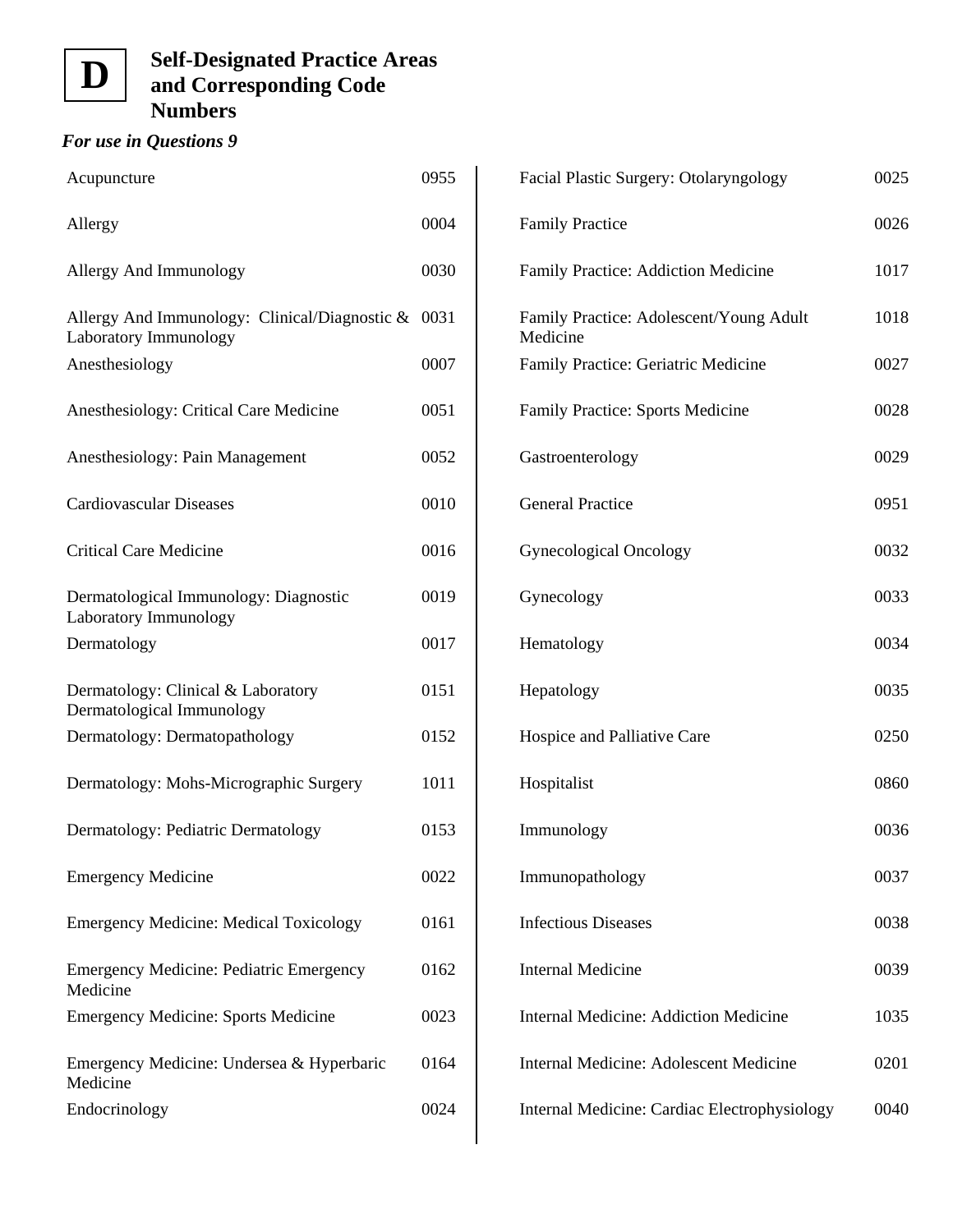### *For use in Questions 9*

| Internal Medicine: Clinical & Laboratory<br>Immunology     | 0204 |
|------------------------------------------------------------|------|
| Internal Medicine: Diagnostic Laboratory<br>Immunology     | 0041 |
| Internal Medicine: Geriatric Medicine                      | 0208 |
| Internal Medicine: Hematology/Oncology                     | 1027 |
| Internal Medicine: Interventional Cardiology               | 0211 |
| Internal Medicine: Sports Medicine                         | 0216 |
| <b>Lactation Consultant</b>                                | 0044 |
| Legal Medicine                                             | 0045 |
| <b>Medical Genetics</b>                                    | 0047 |
| Medical Genetics: Clinical Cytogenetics                    | 0191 |
| <b>Medical Genetics: Clinical Genetics</b>                 | 0192 |
| Medical Genetics: Molecular Genetic Pathology              | 0195 |
| <b>Medical Informatics</b>                                 | 0231 |
| Neonatal/Perinatal Medicine                                | 0049 |
| Nephrology                                                 | 0953 |
| Neurology                                                  | 0954 |
| Neurology And Psychiatry: Neurology/Psychiatry             | 1045 |
| Neurology And Psychiatry:<br>Neuromusculoskeletal Medicine | 1047 |
| Neurology And Psychiatry: Sports Medicine                  | 1048 |
| Neurology: Child/Adolescent Neurology                      | 1044 |
| Neurology: Clinical Neurophysiology                        | 0054 |

| Neurology: Pediatric Surgery                                                            | 0055 |
|-----------------------------------------------------------------------------------------|------|
| Neuromusculoskeletal Medicine: Special<br>Proficiency In Neuro-Musculoskeletal Medicine | 1111 |
| Neurourology                                                                            | 0058 |
| Nuclear Medicine                                                                        | 0059 |
| Nuclear Medicine: In Vivo And In Vitro Nuclear<br>Medicine                              | 1055 |
| <b>Nuclear Medicine: Nuclear Cardiology</b>                                             | 1053 |
| Nuclear Medicine: Nuclear Imaging And Therapy                                           | 1054 |
| Nutrition                                                                               | 0061 |
| <b>Obstetrics</b>                                                                       | 0062 |
| <b>Obstetrics And Gynecology</b>                                                        | 0300 |
| <b>Obstetrics And Gynecology: Critical Care</b><br>Medicine                             | 0301 |
| <b>Obstetrics And Gynecology: Gynecologic</b><br>Oncology                               | 0302 |
| Obstetrics And Gynecology: Maternal & Fetal<br>Medicine                                 | 0303 |
| <b>Obstetrics And Gynecology: Reproductive</b><br>Endocrinology                         | 0304 |
| Occupational Medicine                                                                   | 0065 |
| <b>Oncology: Medical</b>                                                                | 0066 |
| Oncology: Surgical                                                                      | 0067 |
| Ophthalmology                                                                           | 0068 |
| Ophthalmology & Otolaryngology-Head & Neck<br>Surgery                                   | 1000 |
| Ophthalmology & Otolaryngology-Head & Neck<br><b>Surgery: Facial Plastic Surgery</b>    | 1063 |
| Ophthalmology & Otolaryngology-Head & Neck<br>Surgery: Ophthalmology                    | 1061 |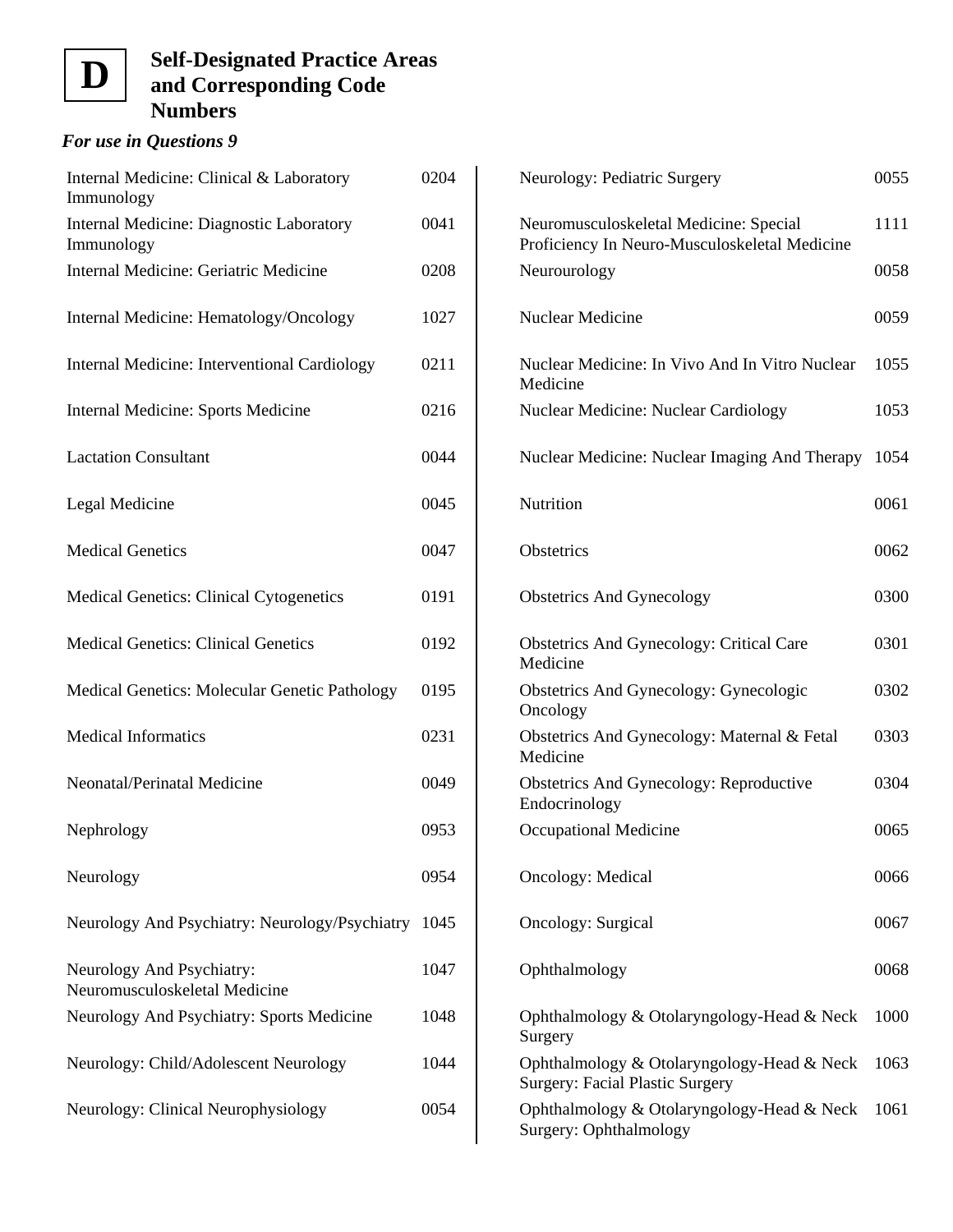### *For use in Questions 9*

| Ophthalmology & Otolaryngology-Head & Neck<br>Surgery: Otolaryngology                        | 1062 |
|----------------------------------------------------------------------------------------------|------|
| Ophthalmology & Otolaryngology-Head & Neck<br>Surgery: Otolaryngology/Facial Plastic Surgery | 1064 |
| <b>Orthopaedic Surgery</b>                                                                   | 0400 |
| Orthopaedic Surgery: Adult Reconstructive<br>Orthopaedics                                    | 0069 |
| Orthopaedic Surgery: Hand                                                                    | 0070 |
| Orthopaedic Surgery: Musculoskeletal Oncology                                                | 0071 |
| Orthopaedic Surgery: Pediatric Orthopaedics                                                  | 0072 |
| <b>Orthopaedic Surgery: Spine Surgery</b>                                                    | 0074 |
| Orthopaedic Surgery: Sports Medicine                                                         | 0073 |
| Orthopaedic Surgery: Trauma                                                                  | 0075 |
| Other                                                                                        | 0141 |
| Otolaryngology                                                                               | 0450 |
| Otolaryngology: Otology/Neurotology                                                          | 0451 |
| Otolaryngology: Pediatric Otolaryngology                                                     | 0452 |
| Otolaryngology: Plastic Surgery Within The<br><b>Head And Neck</b>                           | 0453 |
| Otology                                                                                      | 0077 |
| Pathology                                                                                    | 0956 |
| Pathology: Anatomic Pathology                                                                | 0501 |
| Pathology: Anatomic Pathology And Laboratory<br>Medicine                                     | 1068 |
| Pathology: Anatomic/Clinical                                                                 | 0080 |
| Pathology: Blood Banking                                                                     | 0081 |

| Pathology: Chemical Pathology                | 0504 |
|----------------------------------------------|------|
| Pathology: Clinical                          | 0083 |
| Pathology: Cytopathology                     | 0084 |
| Pathology: Dermatopathology                  | 0506 |
| Pathology: Forensic                          | 0085 |
| Pathology: Hematology                        | 0086 |
| Pathology: Immunopathology                   | 0087 |
| Pathology: Laboratory Medicine               | 1066 |
| Pathology: Medical Microbiology              | 0510 |
| Pathology: Molecular Genetic Pathology       | 0511 |
| Pathology: Neuropathology                    | 0088 |
| Pathology: Pediatric Pathology               | 0513 |
| Pathology: Radioisotopic                     | 0090 |
| Pediatrics                                   | 0091 |
| Pediatrics: Adolescent/Young Adult Medicine  | 0551 |
| Pediatrics: Allergy                          | 0092 |
| Pediatrics: Cardiology                       | 0093 |
| Pediatrics: Clinical & Laboratory Immunology | 0552 |
| Pediatrics: Critical Care Medicine           | 0558 |
| Pediatrics: Developmental-Behavioral Peds    | 0553 |
| Pediatrics: Endocrinology                    | 0560 |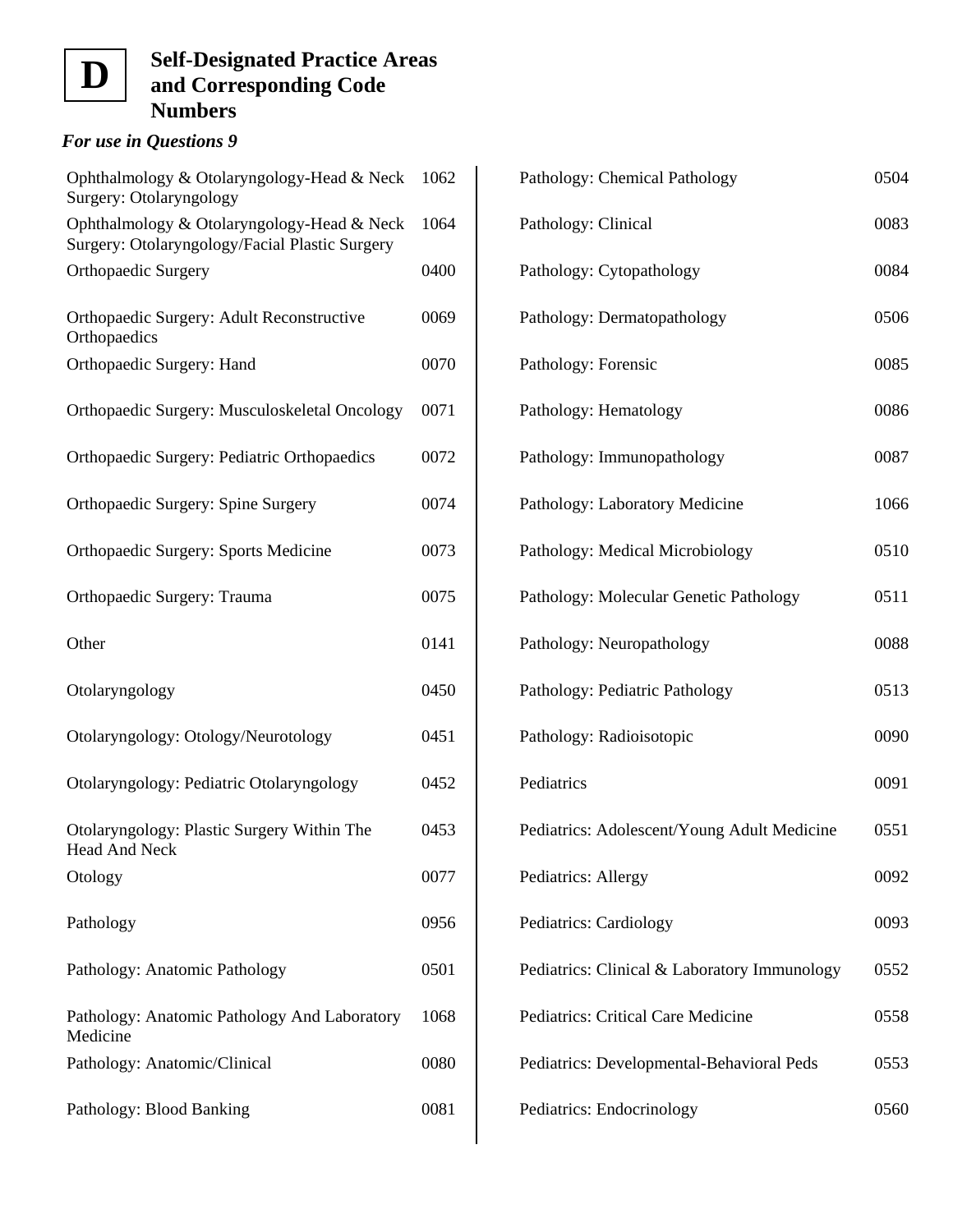### *For use in Questions 9*

| Pediatrics: Gastroenterology                                                    | 0561 |
|---------------------------------------------------------------------------------|------|
| Pediatrics: Hematology/Oncology                                                 | 0099 |
| Pediatrics: Infectious Diseases                                                 | 0563 |
| Pediatrics: Intensive Care                                                      | 1086 |
| Pediatrics: Medical Toxicology                                                  | 0554 |
| Pediatrics: Neonatal-Perinatal Medicine                                         | 0555 |
| Pediatrics: Neonatology                                                         | 1080 |
| Pediatrics: Nephrology                                                          | 0564 |
| Pediatrics: Neurodevelopmental Disabilities                                     | 0556 |
| Pediatrics: Pediatric Allergy/Immunology                                        | 1081 |
| Pediatrics: Pulmonology                                                         | 0565 |
| Pediatrics: Rheumatology                                                        | 0566 |
| Pediatrics: Sports Medicine                                                     | 0567 |
| Pharmacology: Clinical                                                          | 0105 |
| Phlebology                                                                      | 0260 |
| Physical Medicine & Rehabilitation                                              | 0600 |
| Physical Medicine & Rehabilitation: Pain<br>Management                          | 0601 |
| Physical Medicine & Rehabilitation: Pediatric<br><b>Rehabilitation Medicine</b> | 0603 |
| Physical Medicine & Rehabilitation: Spinal Cord<br><b>Injury Medicine</b>       | 0602 |
| <b>Plastic Surgery</b>                                                          | 0650 |
| <b>Plastic Surgery: Hand Surgery</b>                                            | 0107 |

| Plastic Surgery: Plastic Surgery Within The Head 0652<br>& Neck                 |      |
|---------------------------------------------------------------------------------|------|
| Podiatric: Dermatology                                                          | 2009 |
| Podiatric: Foot and Ankle Orthopedics and<br>Medicine                           | 2016 |
| Podiatric: Foot and Ankle Surgery                                               | 2013 |
| Podiatric: Foot Surgery                                                         | 2015 |
| Podiatric: Orthopedics and Primary Podiatric<br>Medicine                        | 2003 |
| <b>Podiatric: Pediatrics</b>                                                    | 2008 |
| Podiatric: Radiology                                                            | 2011 |
| Podiatric: Reconstructive Rearfoot/Ankle Surgery                                | 2014 |
| Podiatric: Sports Medicine                                                      | 2012 |
| Poverty Medicine                                                                | 0108 |
| Preventive Medicine: Aerospace Medicine                                         | 0701 |
| Preventive Medicine: General                                                    | 0109 |
| Preventive Medicine: Medical Toxicology                                         | 0704 |
| Preventive Medicine: Occupational Medicine                                      | 0702 |
| Preventive Medicine: Preventive<br>Medicine/Occupational-Environmental Medicine | 1091 |
| Preventive Medicine: Preventive Medicine/Public<br>Health                       | 1092 |
| Preventive Medicine: Public Health & General<br>Preventive Medicine             | 0703 |
| Preventive Medicine: Undersea & Hyperbaric<br>Medicine                          | 0705 |
| Psychiatry                                                                      | 0110 |
| Psychiatry & Neurology: Addiction Psychiatry                                    | 0753 |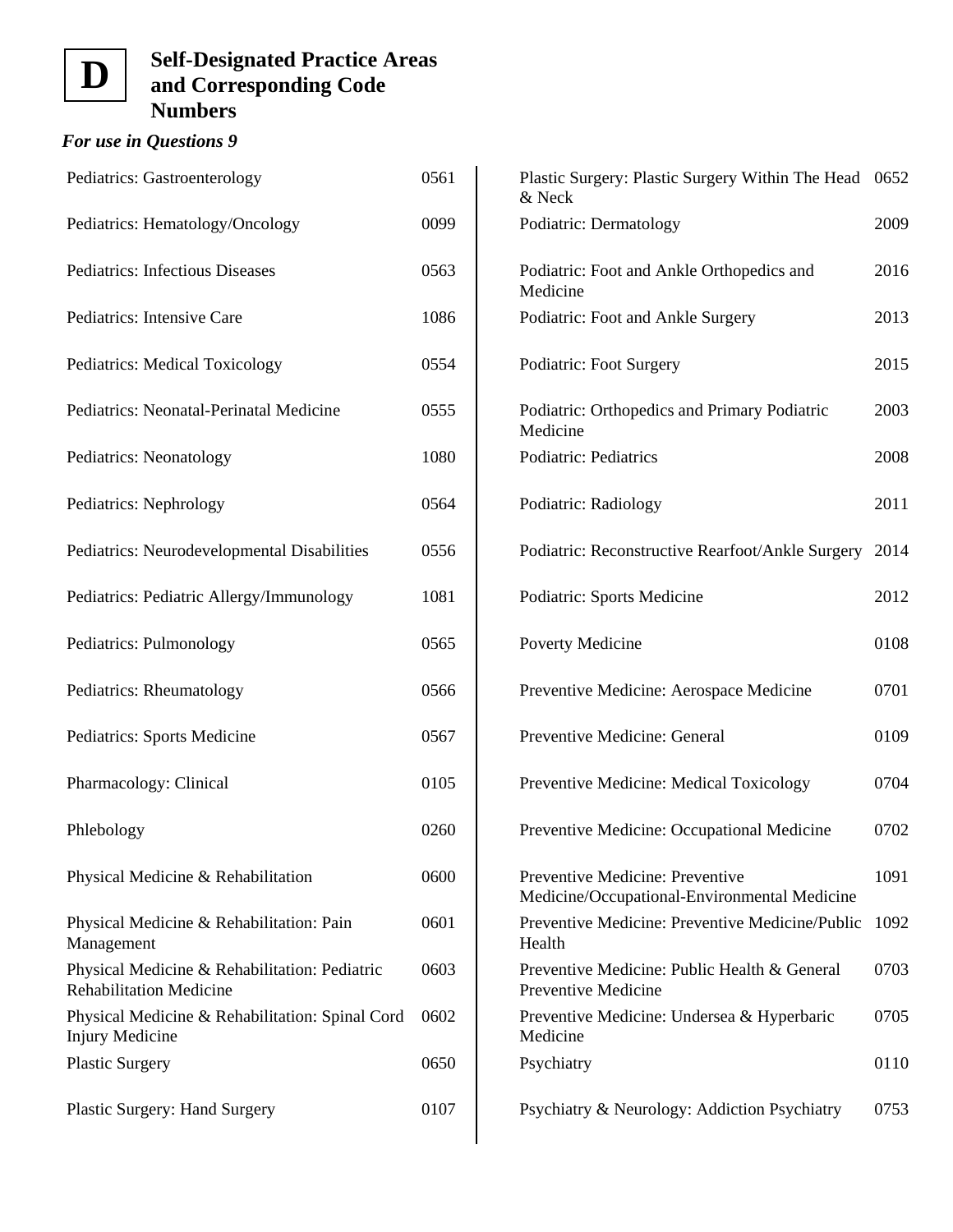### *For use in Questions 9*

| Psychiatry & Neurology: Child & Adolescent<br>Psychiatry          | 0754 |
|-------------------------------------------------------------------|------|
| Psychiatry & Neurology: Forensic Psychiatry                       | 0756 |
| Psychiatry & Neurology: Neurodevelopmental<br><b>Disabilities</b> | 0758 |
| Psychiatry & Neurology: Pain Management                           | 0759 |
| Psychiatry: Geriatric                                             | 0112 |
| Psychoanalysis                                                    | 0113 |
| Public Health                                                     | 0114 |
| <b>Pulmonary Diseases</b>                                         | 0115 |
| <b>Radiological Physics</b>                                       | 0117 |
| Radiology                                                         | 0800 |
| <b>Radiology Diagnostic</b>                                       | 0119 |
| Radiology: Angiography & Interventional<br>Radiology              | 1103 |
| Radiology: Body Imaging                                           | 1104 |
| Radiology: Diagnostic Radiology                                   | 0801 |
| Radiology: Diagnostic Roentgenology                               | 1099 |
| Radiology: Diagnostic Ultrasound                                  | 1105 |
| Radiology: Neuroradiology                                         | 0804 |
| Radiology: Nuclear Radiology                                      | 0805 |
| Radiology: Pediatric Radiology                                    | 0806 |
| Radiology: Radiation Oncology                                     | 0802 |
| Radiology: Radiation Therapy                                      | 1102 |

| Radiology: Radiological Physics                                              | 0803 |
|------------------------------------------------------------------------------|------|
| Radiology: Roentgenology                                                     | 1101 |
| Radiology: Vascular And Interventional                                       | 0121 |
| <b>Rehabilitation Medicine</b>                                               | 1109 |
| <b>Rehabilitation Medicine: Sports Medicine</b>                              | 1110 |
| Rheumatology                                                                 | 0123 |
| <b>Sleep Disorders</b>                                                       | 0124 |
| Special Proficiency In Osteopathic Manipulative<br>Medicine: Sports Medicine | 1112 |
| Surgery                                                                      | 0850 |
| Surgery: Abdominal                                                           | 0125 |
| Surgery: Cardiovascular                                                      | 0126 |
| Surgery: Colon And Rectal                                                    | 0127 |
| <b>Surgery: General Vascular Surgery</b>                                     | 0851 |
| Surgery: Head And Neck                                                       | 0131 |
| <b>Surgery: Neurological Surgery</b>                                         | 1114 |
| Surgery: Pediatric Surgery                                                   | 0852 |
| Surgery: Plastic And Reconstructive Surgery                                  | 1115 |
| Surgery: Surgery Of The Hand                                                 | 0853 |
| <b>Surgery: Surgical Critical Care</b>                                       | 0854 |
| Surgery: Thoracic Cardiovascular Surgery                                     | 1116 |
| Surgery: Traumatic                                                           | 0137 |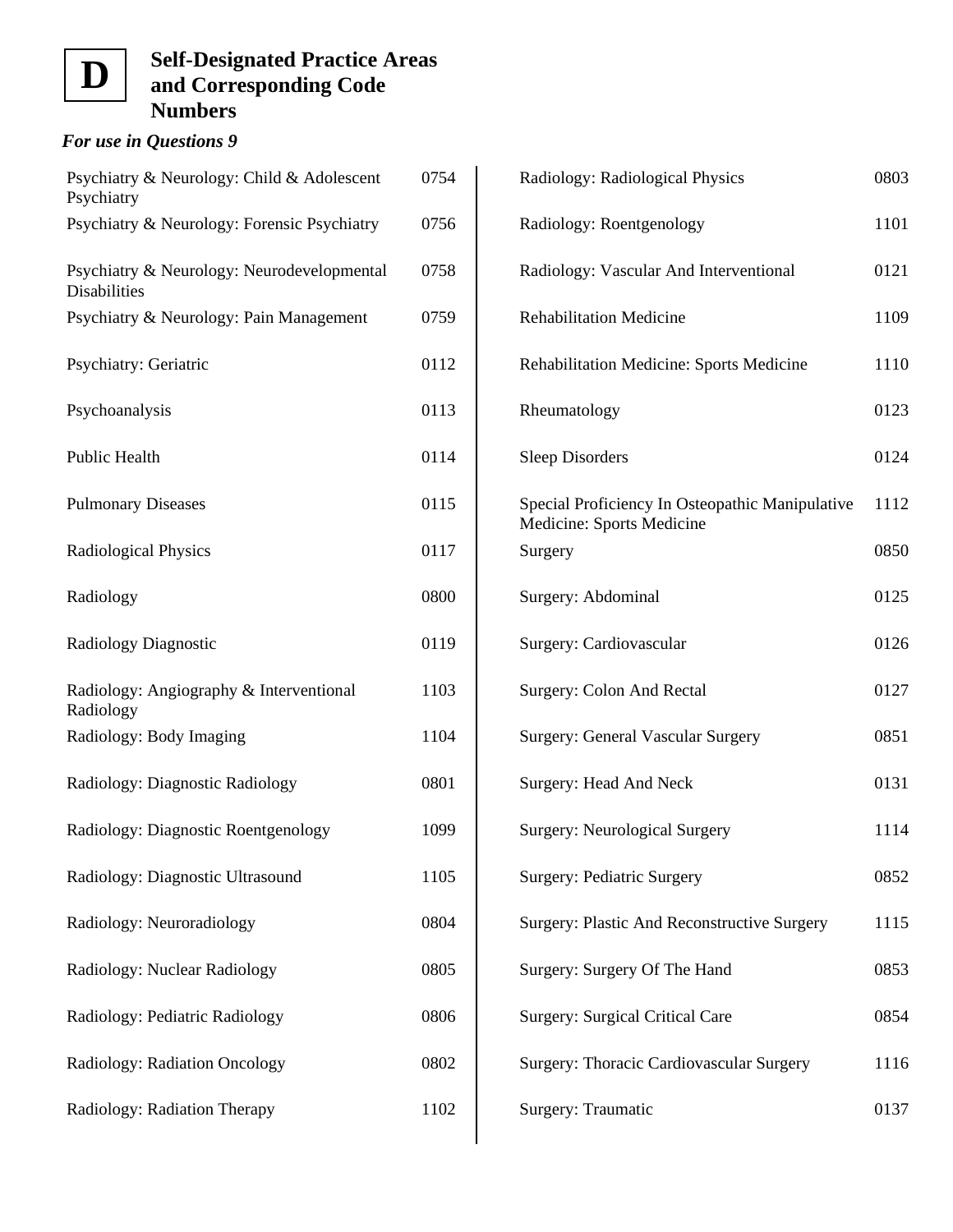

### *For use in Questions 9*

Surgery: Urological Surgery 1117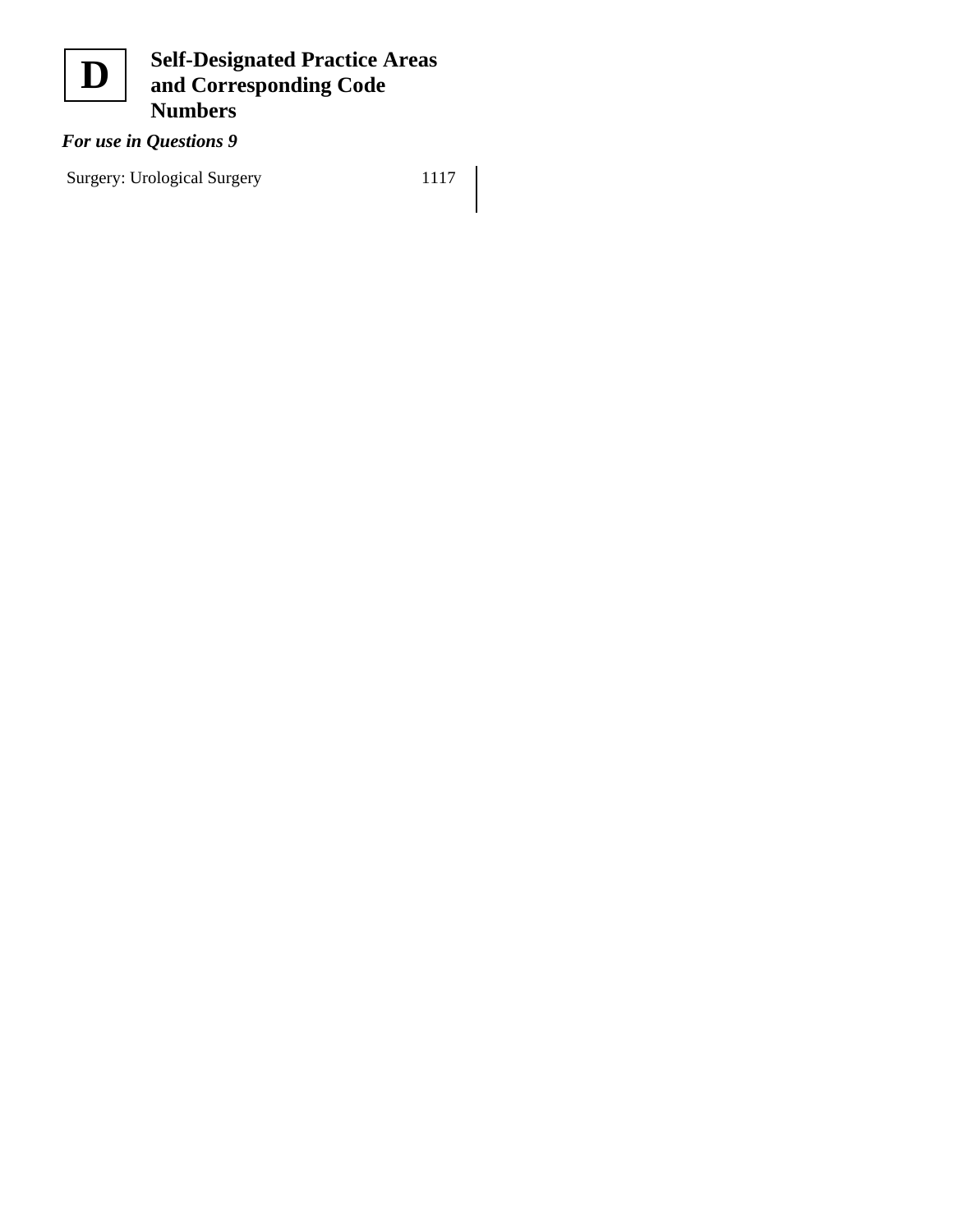| 1st Medical Group, Langley AFB                 | 157 |
|------------------------------------------------|-----|
| Alleghany Regional Hospital                    | 001 |
| Augusta Health                                 | 003 |
| Barry Robinson Center, The                     | 004 |
| <b>Bath County Community Hospital</b>          | 005 |
| <b>Bedford Memorial Hospital</b>               | 016 |
| <b>Blue Ridge Surgery Center</b>               | 253 |
| <b>Bon Secours Depaul Medical Center</b>       | 006 |
| Bon Secours Hampton Roads Health Sys           | 007 |
| Bon Secours Health Center at Harbour View      | 205 |
| Bon Secours Mary Immaculate Hospital           | 064 |
| <b>Bon Secours Maryview Medical Ctr</b>        | 008 |
| Bon Secours Memorial Reg. Med. Ctr.            | 009 |
| <b>Bon Secours Richmond Community Hospital</b> | 010 |
| Bon Secours Richmond Health Sys.               | 011 |
| Bon Secours St. Francis Medical Center         | 242 |
| Bon Secours St. Mary's Hospital                | 012 |
| <b>Buchanan General Hospital</b>               | 014 |
| Carilion Brambleton Ambulatory Surgical Center | 206 |
| Carilion Franklin Memorial Hospital            | 017 |
| <b>Carilion Giles Memorial Hospital</b>        | 018 |
| Carilion Health System                         | 019 |
| Carilion New River Valley Medical Ctr.         | 020 |
| <b>Carilion Roanoke Community Hospital</b>     | 021 |
| Carilion Roanoke Memorial Hospital             | 022 |
| Carilion Stonewall Jackson Hospital            | 243 |
| Carilion Tazewell Community Hospital           | 108 |

| <b>Cataract and Refractive Surgery Center</b>                              | 207 |
|----------------------------------------------------------------------------|-----|
| Catawba Hospital                                                           | 125 |
| Center for Restorative Care and Rehabilitation                             | 244 |
| Centra Health                                                              | 024 |
| Central State Hospital                                                     | 127 |
| Central Virginia Training Center                                           | 145 |
| Chesapeake Regional Medical Center                                         | 026 |
| Children's Hosp Of The King's Daughters                                    | 028 |
| Children's Hospital                                                        | 027 |
| CJW Medical Center (Chippenham)                                            | 029 |
| CJW Medical Center (Johnston-Willis)                                       | 055 |
| <b>Clinch Valley Medical Center</b>                                        | 030 |
| Commonwealth Center For Children and Adolescents,                          | 129 |
| The (formerly DeJarnette Center)<br><b>Community Memorial Healthcenter</b> | 033 |
| Countryside Ambulatory Surgery Center                                      | 208 |
| <b>Culpeper Regional Hospital</b>                                          | 034 |
| <b>Culpeper Surgery Center</b>                                             | 209 |
| Cumberland Hospital for Children and Adolescents                           | 035 |
| Danville Regional Medical Center                                           | 036 |
| Dewitt Army Community Hospital, Fort Belvoir                               | 037 |
| Dickenson Community Hospital                                               | 038 |
| Doctors Hospital of Williamsburg                                           | 258 |
| <b>Dominion Hospital</b>                                                   | 039 |
| Eastern State Hospital                                                     | 133 |
| Eye Surgery Center of Winchester                                           | 254 |
| Fairfax Surgical Center                                                    | 210 |
| Fauquier Hospital, The                                                     | 040 |
|                                                                            |     |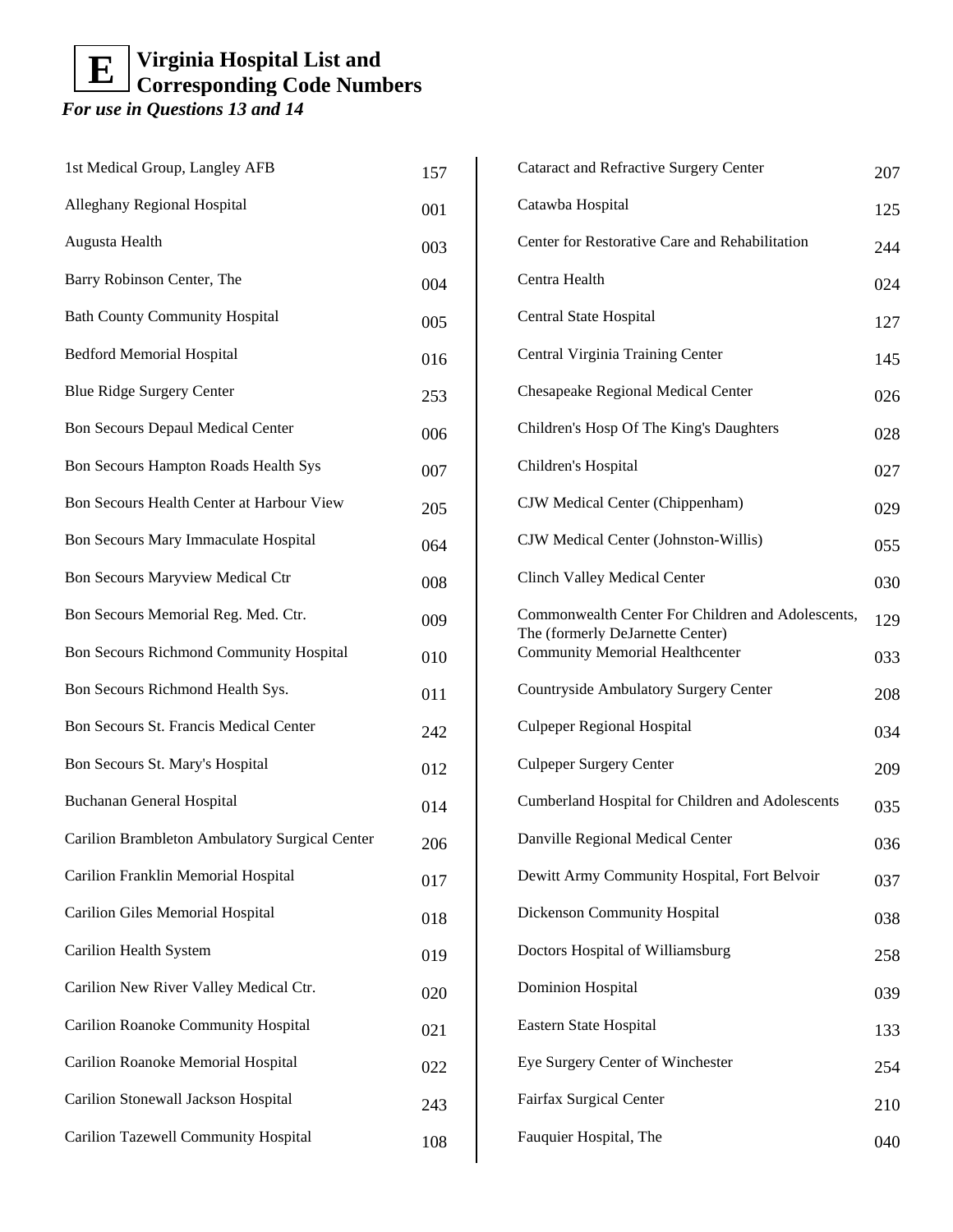| Franconia-Springfield Surgery Center                                                               | 211 |
|----------------------------------------------------------------------------------------------------|-----|
| Fredericksburg Ambulatory Surgery Center, LLC                                                      | 212 |
| Geddy Outpatient Center at Sentara Williamsburg<br><b>Regional Medical Center</b><br>Graydon Manor | 228 |
|                                                                                                    | 041 |
| Halifax Regional Hospital                                                                          | 043 |
| Hallmark Youth Care                                                                                | 112 |
| <b>Hampton Roads Specialty Hospital</b>                                                            | 245 |
| Hanover Outpatient Surgery Center L.P.                                                             | 213 |
| Healthsouth Rehabilitation Hosp Of Va                                                              | 045 |
| HealthSouth Rehabilitation Hospital of Fredericksburg                                              | 246 |
| HealthSouth Rehabilitation Hospital of Petersburg                                                  | 247 |
| Henrico Doctors' Hospital-Forest                                                                   | 046 |
| Henrico Doctors' Hospital-Parham                                                                   | 044 |
| Hiram W. Davis Medical Center                                                                      | 155 |
| Hospice Of Northern Virginia                                                                       | 047 |
| Hospital for Extended Recovery                                                                     | 200 |
| Inova Alexandria Hospital                                                                          | 048 |
| Inova Fair Oaks Hospital                                                                           | 049 |
| Inova Fairfax Hospital                                                                             | 050 |
| Inova Health System                                                                                | 051 |
| Inova Loudoun Hospital, Cornwall Campus                                                            | 060 |
| Inova Loudoun Hospital, Landsdowne Campus                                                          | 059 |
| Inova Mount Vernon Hospital                                                                        | 052 |
| Inova Surgery Center                                                                               | 214 |
| Ironbridge Outpatient Surgery Center                                                               | 215 |
| John Randolph Medical Center                                                                       | 053 |
| Johnston Memorial Hospital                                                                         | 054 |

| Kaiser Permanente Falls Church Ambulatory Surgery<br>Center | 216 |
|-------------------------------------------------------------|-----|
| Kindred Hospital Richmond                                   | 248 |
| Lake Taylor Transitional Care Hospital                      | 056 |
| Lakeview Medical Center                                     | 217 |
| Lee Regional Medical Center                                 | 057 |
| Lewis Gale Clinic Same Day Surgery, LLC                     | 218 |
| Lewis-Gale Medical Center                                   | 058 |
| Lynchburg General Hospital                                  | 061 |
| Lynn House Of Potomac Valley                                | 062 |
| Martha Jefferson Hospital                                   | 063 |
| Martha Jefferson Outpatient Surgery Center, LLC             | 219 |
| Mary Immaculate Ambulatory Surgical Center                  | 257 |
| Mary Washington Hospital                                    | 065 |
| McDonald Army Community Hospital, Fort Eustis               | 161 |
| Medicorp Health System                                      | 066 |
| Memorial Hospital of Martinsville & Henry County            | 068 |
| Montgomery Regional Hospital                                | 069 |
| Mountain View Regional Medical Center                       | 092 |
| Naval Medical Center, Portsmouth                            | 163 |
| New River Valley Surgery Center                             | 252 |
| Northern VA Community Hospital                              | 070 |
| Northern Virginia Mental Health Institute                   | 135 |
| Northern Virginia Training Center                           | 147 |
| Norton Community Hospital                                   | 071 |
| Page Memorial Hospital                                      | 073 |
| Peninsula Surgery Center                                    | 220 |
| Piedmont Behavioral Health Center                           | 076 |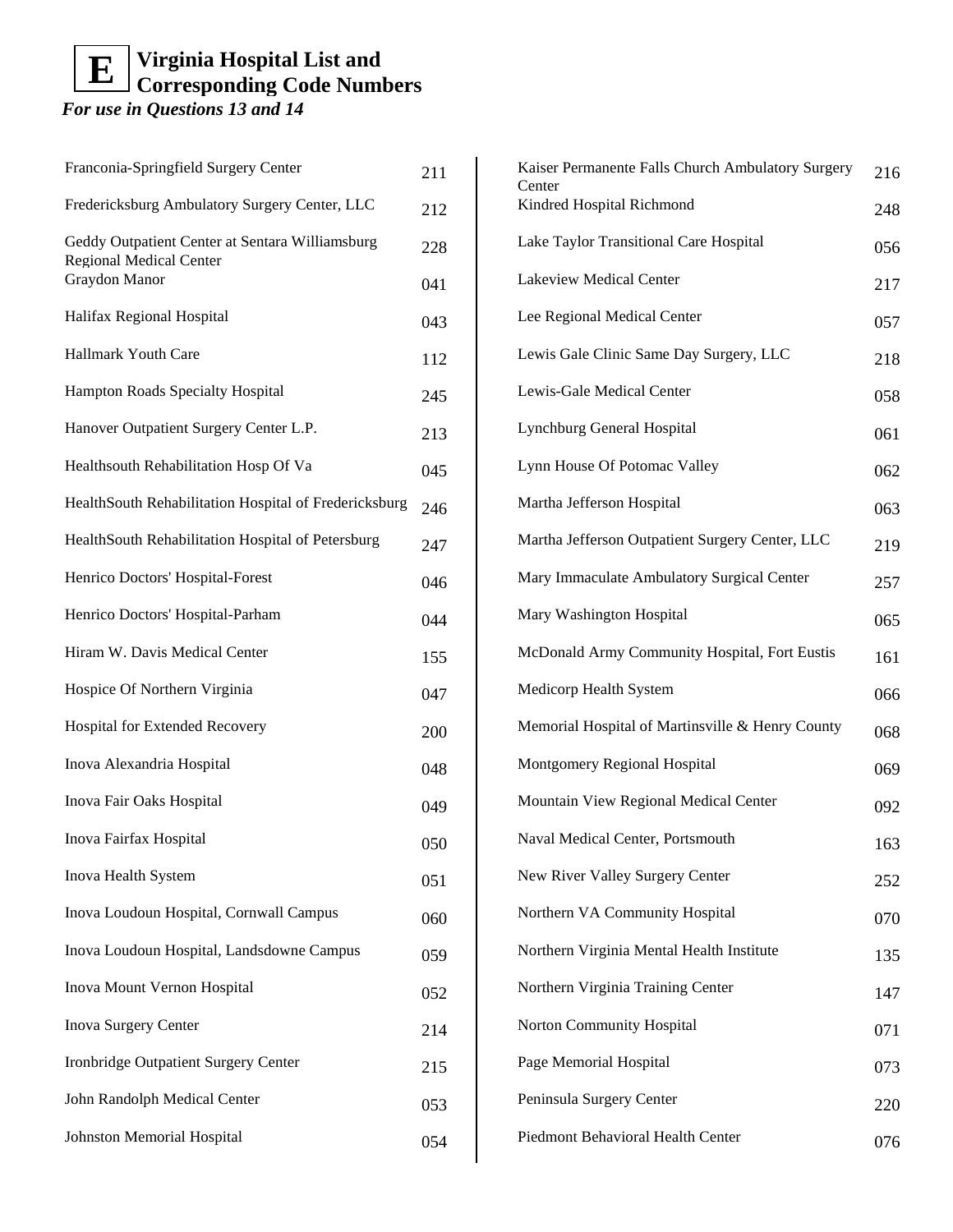| Piedmont Day Surgery Center, Inc.                  | 221 |
|----------------------------------------------------|-----|
| Piedmont Geriatric Hospital                        | 137 |
| Poplar Springs Hospital                            | 077 |
| Potomac Ambulatory Surgery Center, LLC             | 222 |
| Potomac Hospital                                   | 078 |
| Prince William Hospital                            | 080 |
| Pulaski Community Hospital                         | 081 |
| R. J. Reynolds Patrick Community Memorial Hospital | 074 |
| Rappahannock General Hospital                      | 082 |
| <b>Reston Hospital Center</b>                      | 083 |
| <b>Reston Surgery Center</b>                       | 255 |
| <b>Retreat Hospital</b>                            | 084 |
| Riverside Behavioral Health Center                 | 075 |
| Riverside Health System                            | 085 |
| Riverside Regional Medical Center                  | 086 |
| Riverside Rehabilitation Institute                 | 087 |
| Riverside Shore Memorial Hospital                  | 259 |
| Riverside Surgery Center                           | 223 |
| Riverside Tappahannock Hospital                    | 088 |
| Riverside Walter Reed Hospital                     | 089 |
| Roanoke Valley Center for Sight, LLC               | 225 |
| Roanoke-Ambulatory Surgery Center                  | 224 |
| Rockingham Memorial Hospital                       | 090 |
| <b>Russell County Medical Center</b>               | 091 |
| Sentara Bayside Hospital                           | 094 |
| Sentara CarePlex Hospital                          | 095 |
| Sentara Careplex Hospital ASC                      | 226 |

| Sentara Leigh Ambulatory Surgery Center       | 227 |
|-----------------------------------------------|-----|
| Sentara Leigh Hospital                        | 097 |
| Sentara Norfolk General Hospital              | 098 |
| Sentara Obici Hospital                        | 072 |
| Sentara Virginia Beach General Hospital       | 099 |
| Sentara Williamsburg Regional Medical Center  | 120 |
| Sheltering Arms Hospital South                | 249 |
| Sheltering Arms Physical Rehab. Hosp.         | 100 |
| Shenandoah Memorial Hospital                  | 101 |
| Shore Memorial Hospital                       | 102 |
| Smyth County Community Hosp.                  | 103 |
| Snowden At Fredericksburg                     | 250 |
| Southampton Memorial Hospital                 | 104 |
| Southeastern Virginia Training Center         | 149 |
| Southern Virginia Mental Health Institute     | 139 |
| Southern Virginia Regional Medical Center     | 042 |
| Southside Community Hospital                  | 105 |
| Southside Regional Medical Center             | 106 |
| Southside Virginia Training Center            | 151 |
| Southwestern Virginia Mental Health Institute | 141 |
| Southwestern Virginia Training Center         | 153 |
| St. Mary's Home For Disabled Children         | 093 |
| <b>Stafford Hospital Center</b>               | 251 |
| Stonewall Jackson Hospital                    | 107 |
| <b>Stoney Point Surgery Center</b>            | 124 |
| Surgery Center of Central Virginia            | 229 |
| Surgery Center of Chesapeake, LLC             | 230 |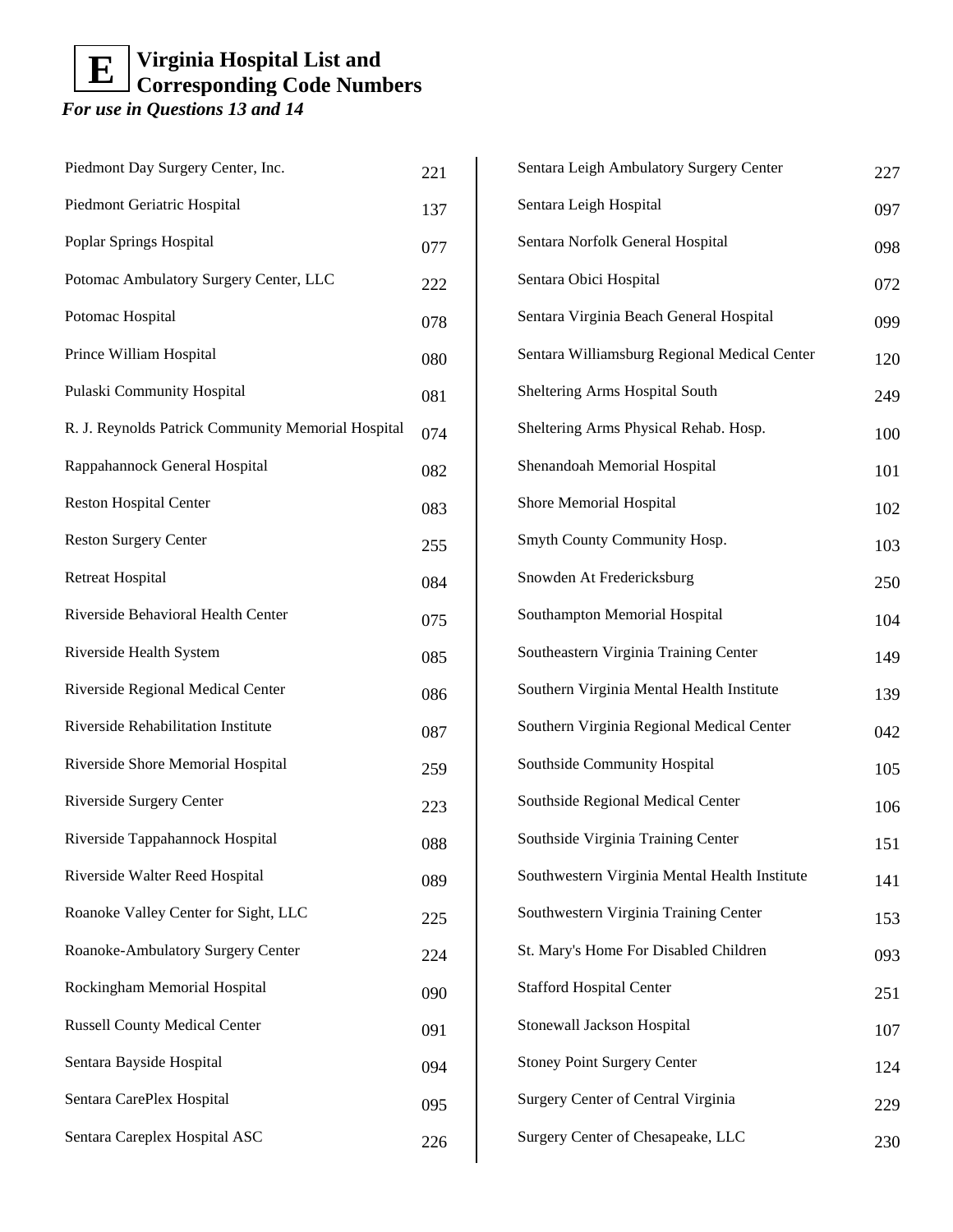| <b>Surgery Center of Lynchburg</b>              | 231 |
|-------------------------------------------------|-----|
| Surgi-Center of Central Virginia, Inc.          | 232 |
| Surgi-Center of Winchester, Inc.                | 233 |
| <b>Tuckahoe Surgery Center</b>                  | 234 |
| Twin County Regional Hospital                   | 109 |
| University of Virginia Medical Center           | 110 |
| <b>Urosurgical Center of Richmond</b>           | 235 |
| Urosurgical Center of Richmond-North            | 236 |
| Urosurgical Center of Richmond-South            | 237 |
| UVA Healthsouth Rehabilitation Hospital         | 201 |
| Valley Health System                            | 111 |
| VCU Health Center & MCV Hospital and Physicians | 067 |
| Veterans Affairs Medical Center - Hampton       | 113 |
| Veterans Affairs Medical Center - Richmond      | 114 |
| Veterans Affairs Medical Center - Salem         | 115 |
| Virginia Ambulatory Surgery, Inc.               | 238 |
| Virginia Baptist Hospital                       | 116 |
| Virginia Beach Ambulatory Surgery Center        | 239 |
| Virginia Beach Eye Center                       | 256 |
| Virginia Beach Psychiatric Center               | 165 |
| Virginia Eye Institute Surgery Pavilion, Inc.   | 240 |
| Virginia Heart Institute                        | 241 |
| Virginia Hospital Center - Arlington            | 002 |
| Warren Memorial Hospital                        | 117 |
| Wellmont Lonesome Pine Hospital                 | 118 |
| Western State Hospital                          | 143 |
| Whisper Ridge Behavioral Health System          | 202 |

| Winchester Medical Center        | 121 |
|----------------------------------|-----|
| Winchester Rehabilitation Center | 122 |
| Wythe County Community Hospital  | 123 |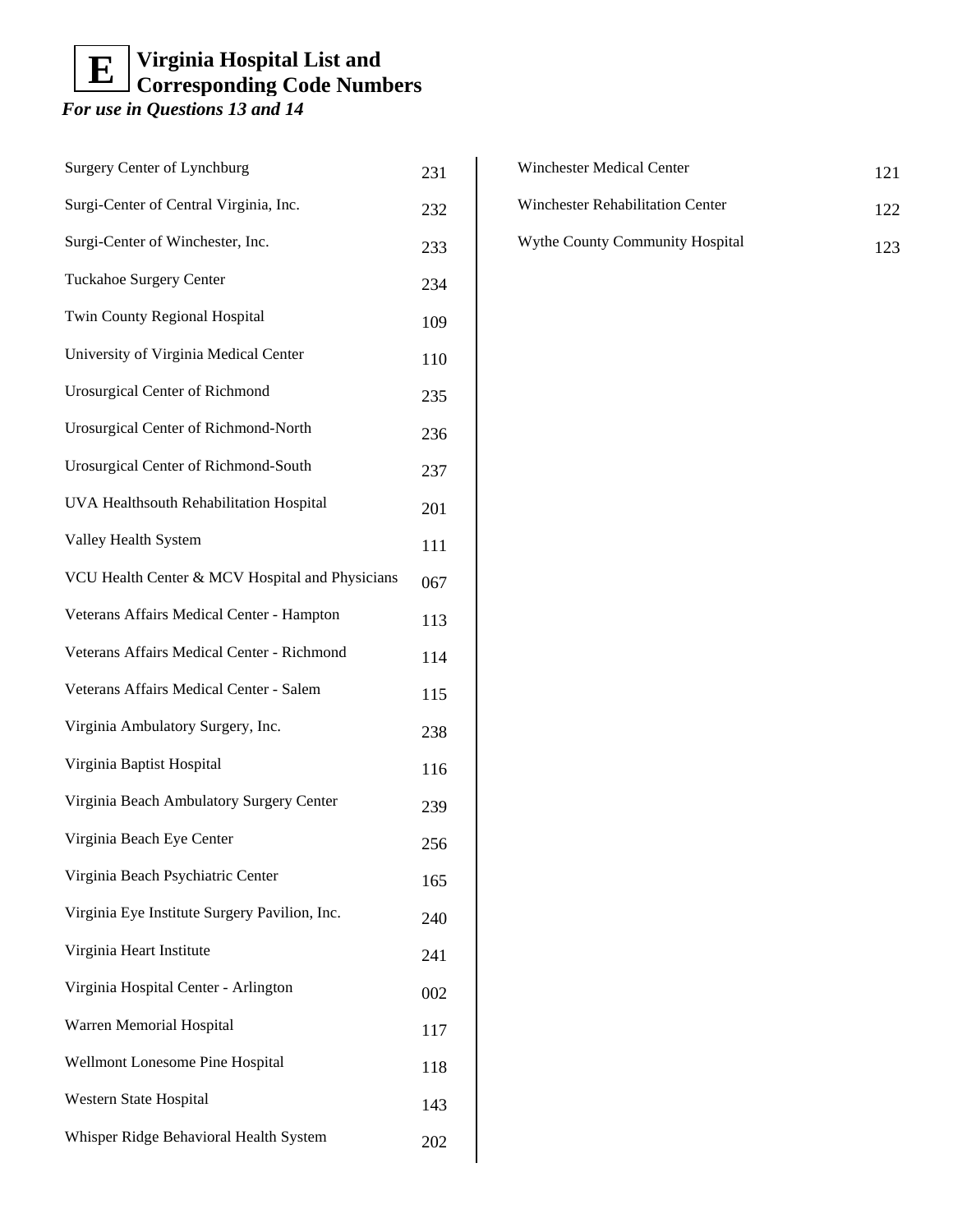### **Academic Rank List and Corresponding Code Numbers F**

*For use in Question 16*

| Instructor                 | 001 |
|----------------------------|-----|
| <b>Assistant Professor</b> | 002 |
| Associate Professor        | 003 |
| <b>Full Professor</b>      | 004 |
| <b>Professor Emeritus</b>  | 005 |
| Other (please write in)    | 006 |